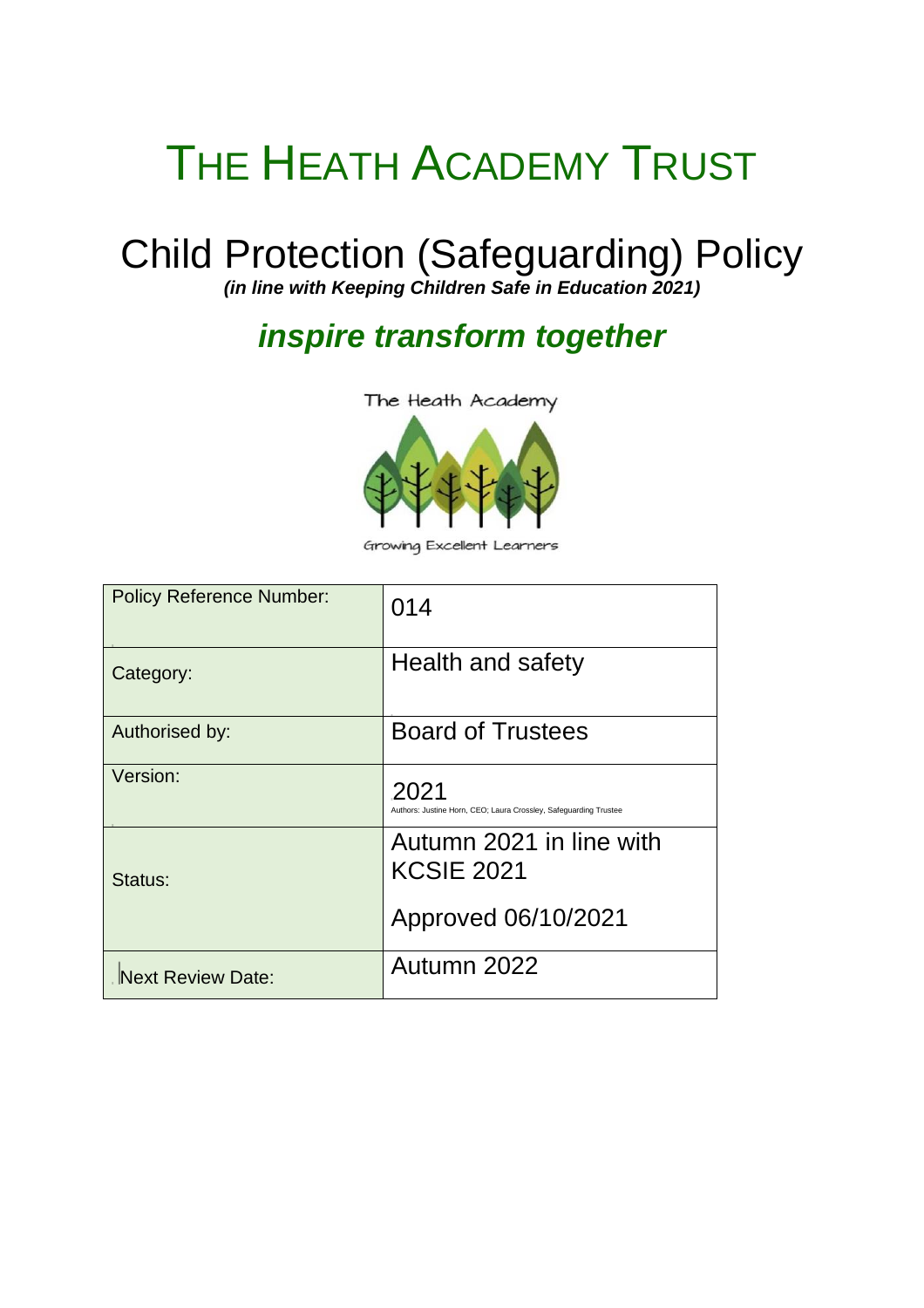# **Contents**

# **1 Introduction**

# **2 Our Commitment**

- 2.1 Safeguarding and promoting welfare of children
- 2.2 Child Protection

2.3 Our Approach to Safeguarding Children

- **3. Roles and Responsibilities**
- 3.1 All staff and volunteers

# **4 Designated Safeguarding Lead(s) (DSL)**

- 4.1 Referrals
- 4.2 Training
- 4.3 Raising Awareness
- **5. Head Teachers will ensure that:**
- **6. Board of Trustees**
- **7. Supporting Children and Working in Partnership with Parents**
- **8. Information about Safeguarding for Pupils**

# **9. A Partnership Approach**

# **10. Identifying children who may be at risk or may have been significantly harmed**

- 10.1 Definitions and Indicators of Abuse
- 10.2 Physical Abuse
- 10.3 Emotional Abuse
- 10.4 Sexual Abuse
- 10.5 Neglect
- **11. Taking action to ensure that children are safe at school and home**
- **12. Responding to Disclosure**
- **13. Confidentiality**
- **14: Pupil Information**

# **15. Action by the Designated Safeguarding Lead (or the Deputy Designated Safeguarding Lead in their absence)**

- 15.1 Action following a Safeguarding Referral
- 15.2 Dealing with Disagreements and Escalation of Concerns

# **16. Safer Recruitment and Selection**

- **17. Safe Practice**
- **18. The use of 'reasonable force'**
- **19. School Safeguarding, Child Protection Training and Staff Induction**
- **20. Extended School and Off-Site Arrangements**

# **21. Allegations regarding person(s) working in or on behalf of the school (including volunteers**

21.1 Initial Action by person receiving or identifying an allegation or concern

- 21.2 Initial Action by the Headteacher
- 21.3 Subsequent Action by the Headteacher (or designated person)

# **22. Children with special educational needs and disabilities**

# **23. Mental Health**

# **24. Further Information on Safeguarding Issues**

- 24.1 Bullying
- 24.2 Online Safety
- 24.3 Filters and monitoring
- 24.4 Information and support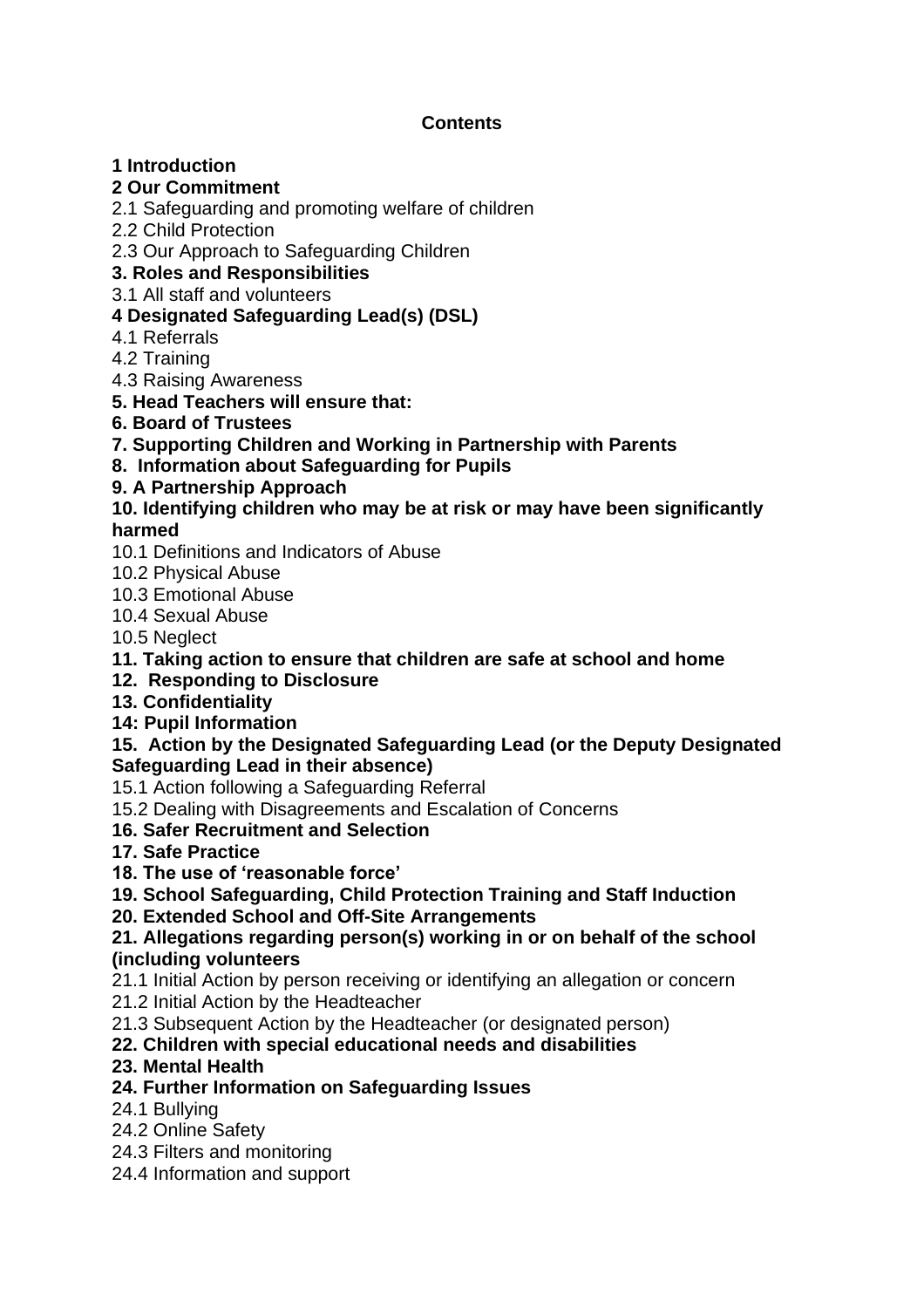- 24.5 Photography and Images
- 24.6 Children missing from Education
- 24.7 Elective Home Education (EHE)
- 24.8 Children who harm others.
- 24.9 Peer on peer abuse

# **25. Sexual Violence and Sexual harassment between children in schools and colleges.**

25.1 Upskirting

# **26. Child Criminal Exploitation**

26.1 Child Sexual Exploitation

26.2 County Lines

26.3 Sexual Violence and Sexual harassment between children in schools and colleges.

# **27. Assessment of Risk outside the home (prev Contextual Safeguarding)**

#### **28. Female Genital Mutilation (FGM)**

28.1 FGM Mandatory reporting duty

28.2 So called honour- based Abuse

# **29. Preventing radicalisation and extremism.**

29.1 Channel

# **30 Children with family members in prison**

**31 Operation Encompass**

# **32 Homelessness**

**33 References**

#### **Appendices**

**Appendix 1** Useful contacts

**Appendix 2** Ratification and distribution dates

**Appendix 3** Safeguarding Roles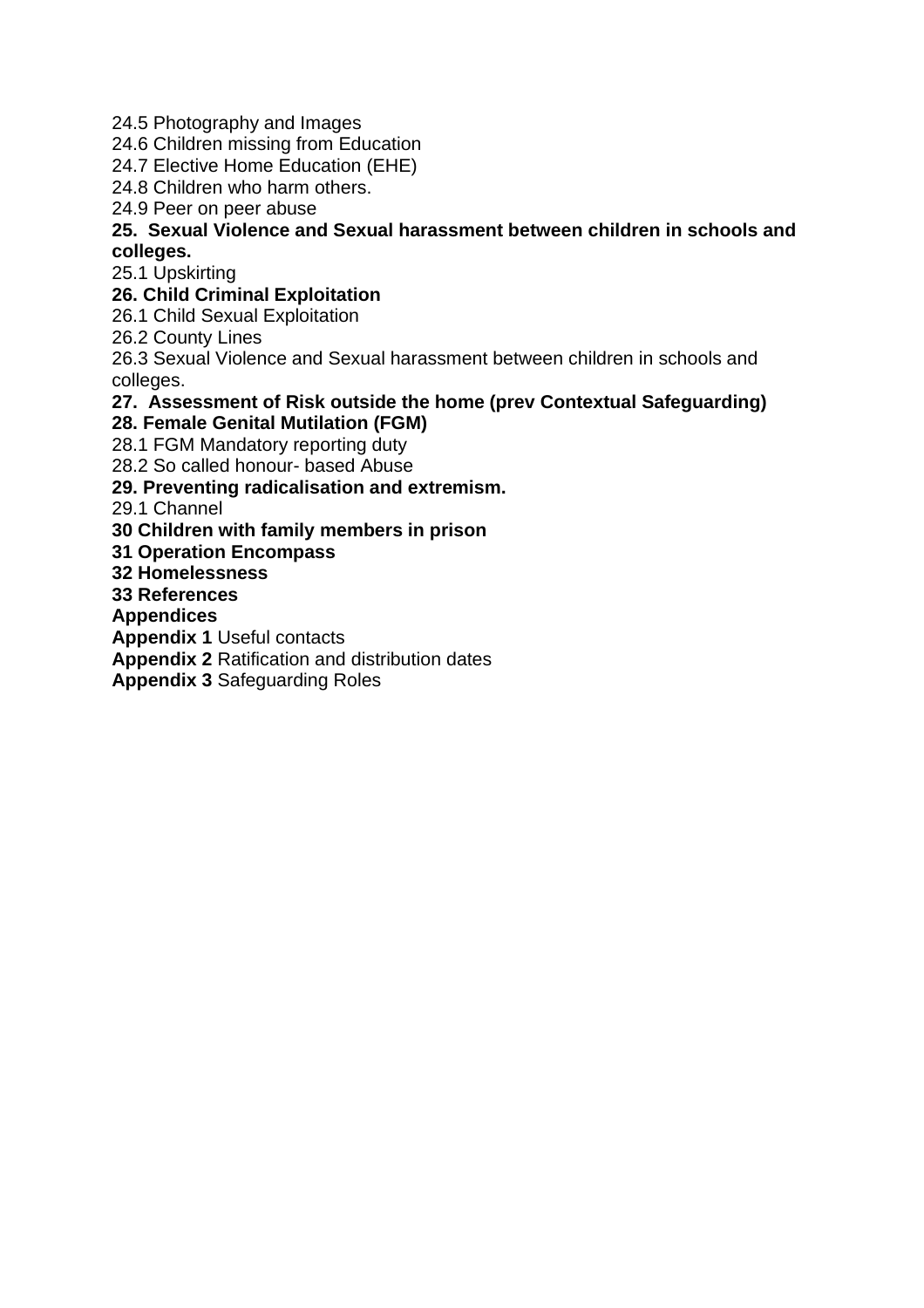# **1: Introduction**

Keeping children safe in education 2021 clearly states each school must have their own Child Protection Policy and must make it relevant to their school community.

Everyone at the Heath Academy Trust and its schools: Oakhurst Community First and Nursery School, Sixpenny Handley First and Nursery School, St Ives Primary and Nursery School, St Mary's CE First and Nursery School, St James' CE First School and Nursery, and Three Legged Cross First and Nursery School, who come into contact with children and their families has a role to play in safeguarding children. School staff are particularly important in safeguarding and promoting the welfare of children as we are in a position to identify concerns early and provide help for children. School staff form part of the wider safeguarding system for children to prevent concerns from escalating. We will work with Children's Social Care, the Police, Health services and other relevant agencies to promote the welfare of children and protect them from harm.

This policy applies to all staff, including volunteers, trainee teachers, contractors and/or apprentices, working in or on behalf of the trust. It provides information about the actions the trust expects from all staff, it will be updated annually and known to everyone working in the schools and the trustees. It will be available to parents on request and via our website.

This policy is in line with statutory guidance for schools and colleges; Keeping Children Safe in Education 2021, Working Together to Safeguard Children 2019.

Everyone working in or for our trust must share the objective to help keep children and young people safe by:

- Providing a safe environment for children and young people to learn and develop in our school setting
- Identifying and responding to 'early help' needs of children and families
- Identifying children and young people who are suffering or likely to suffer significant harm, and taking appropriate action with the aim of making sure they are kept safe both at home and in our school setting
- Maintaining a culture of vigilance and an attitude of 'It could happen here'.

#### **2. Our Trust and Schools' Commitment**

The Heath Academy Trust and its schools are committed to safeguarding and promoting the welfare of all of our pupils. Each pupil's welfare is of paramount importance. Throughout this document 'children' includes everyone under the age of 18.

2.1 Safeguarding and promoting the welfare of children is defined as: Protecting children from maltreatment; preventing impairment of children's health or development; ensuring that children grow up in circumstances consistent with the provision of safe and effective care; and taking action to enable children to have the best outcomes.

#### 2.2 Child Protection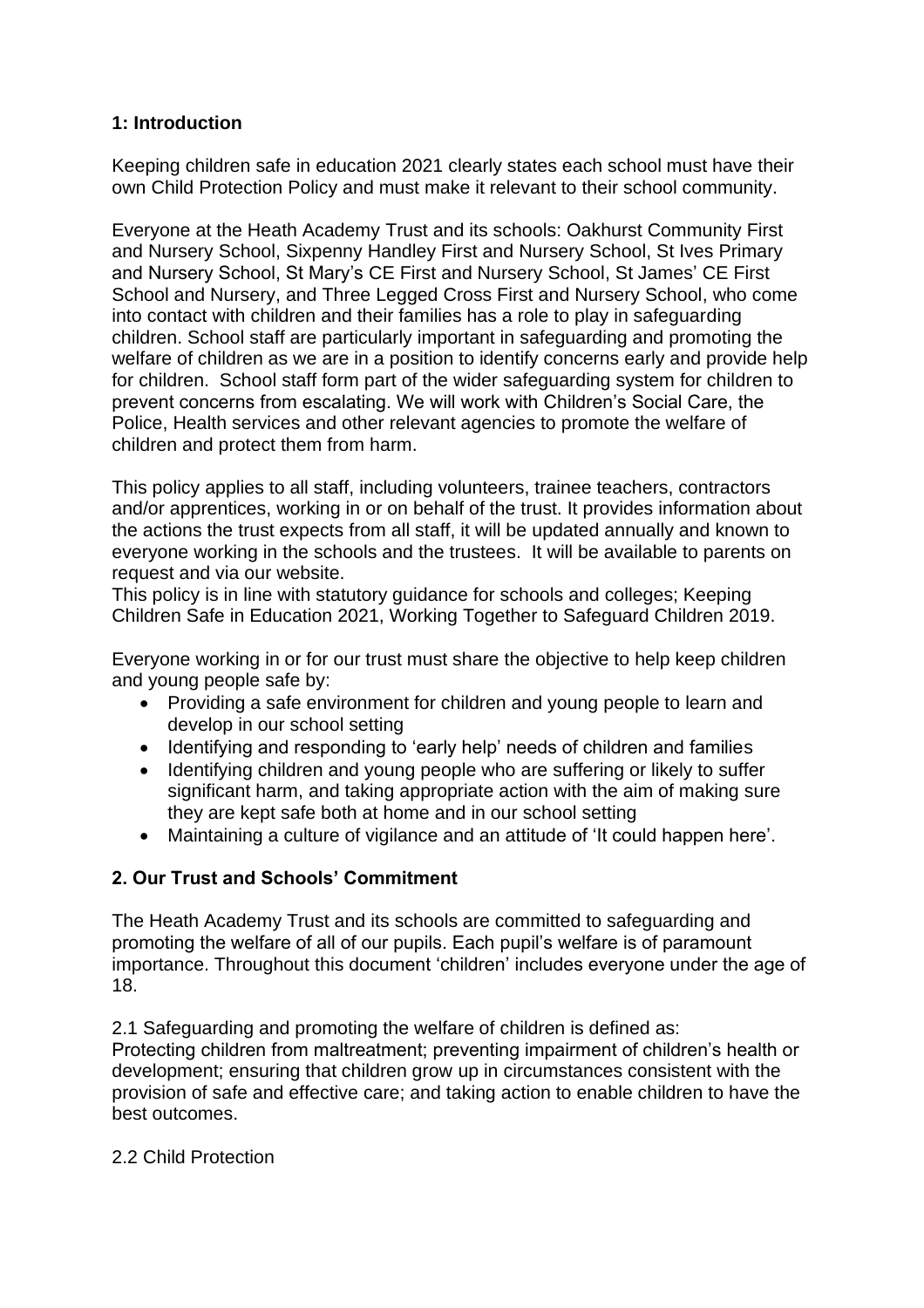Refers to procedures and actions undertaken regarding children who are at risk of Significant harm or have been significantly harmed.

We as a trust recognise that:

- Some children may be especially vulnerable to abuse including those missing education, those experiencing extra-familial risk or with a special educational need or disability.
- Children who are abused or neglected may find it difficult to develop a sense of self-worth and to view the world in a positive way; subsequently whilst at school their behaviour may be disruptive and/or challenging.
- Children can be both victims and perpetrators of abuse.
- Children who harm others may have been maltreated themselves.
- Allegations against staff can be made, however careful and safe our recruitment practices are.

2.3 Our Approach to Safeguarding Children

- We will ensure all staff are aware of their safeguarding and child protection responsibilities
- All staff have appropriate training to ensure they are able to identify children and young people where concerns about their safety and welfare arise.
- We will ensure all staff and pupils know they can raise issues with the Designated Safeguarding Lead (DSL) (or Deputy DSLs) and that their concerns will be taken seriously.
- There will always be a DSL (or Deputy DSL) on site or immediately contactable
- All DSLs (or Deputy DSLs) will have appropriate training and understanding of how to manage concerns in an effective way with the welfare of children and young people as their primary focus.

# **3. Roles and Responsibilities**

3.1 All staff and volunteers will:

- Fully comply with the school's policies and procedures, attend appropriate training, and inform the Designated Safeguarding Lead of any concerns. The local governing committee will ensure that the mechanisms are in place to support all staff to understand and discharge their role and responsibilities to safeguarding all pupils in each school.
- The Senior Leadership teams and DSLs will read and confirm they have read the full guidance of 'Keeping Children safe in Education 2021 (KCSiE 2021).
- All school staff will read and confirm they have read and understood Part one of KCSiE 2021.
- All staff in the school who do not work directly with children will read and confirm they have read and understood Annex A of KCSiE 2021.

# **4. Designated Safeguarding Lead(s) (DSL**)

# 4.1 Referrals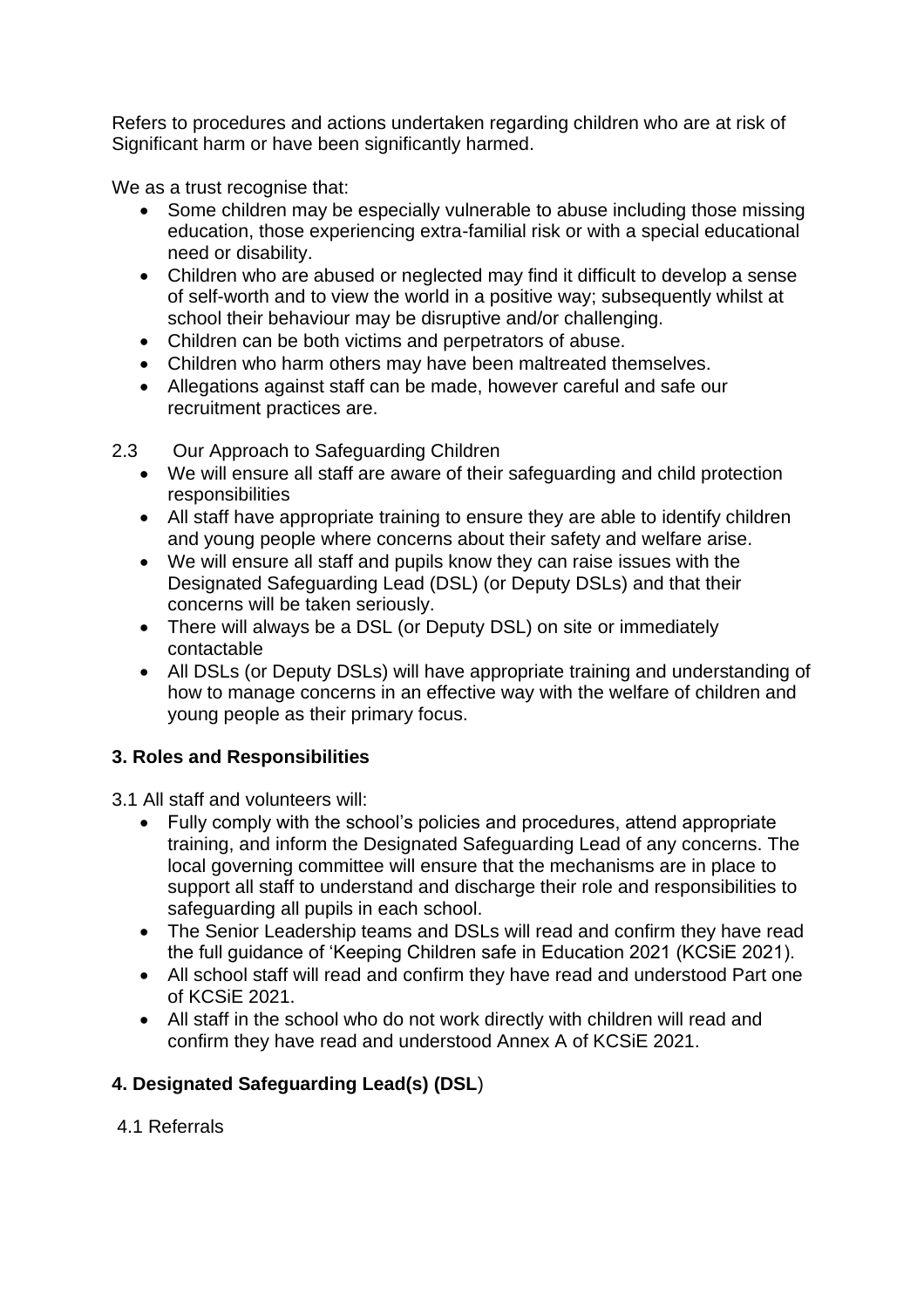- The DSL will act as a source of support, advice and expertise within our school and have access to the Pan Dorset Safeguarding Children Partnership, guidance and procedures (PDSCP).
- Consult with and/or refer cases of suspected abuse or allegations to Children's Social Care and maintain a record of all referrals.
- Liaise with the headteacher to advise of any issues and ongoing investigations and ensure there is always cover for the DSL role.
- Attend and contribute to safeguarding and child protection meetings as appropriate.
- Monitor and support Child in Need and Child Protection plans.
- Keep detailed, accurate and securely stored written or electronic records, which will include the outcomes of all actions taken.

# 4.2 Training

- The DSL will recognise how to identify signs of abuse and know when it is appropriate to make a referral to children's social care
- Have knowledge of the PDSCP Escalation policy and the Local Authority Designated Officer (LADO) role
- Have a clear understanding of the process involved for a child protection case conference and be able to attend and contribute to these
- Ensure that all staff have access to and understand the school's safeguarding and Child Protection Policy.
- Ensure that all staff have induction safeguarding training and receive regular updates.
- Access resources and attend any relevant or refresher training courses at least every two years.

# 4.3 Raising Awareness

- The CEO and Safeguarding Trustee will ensure the Safeguarding Policy is updated and reviewed annually and work with the Trust Board regarding this.
- Headteachers will ensure parents are made aware of the safeguarding policy which alerts them to the fact that referrals may be made by the DSL or a member of school staff, to ensure parents are clear of the schools safeguarding responsibilities and to avoid conflict later.
- Where a child leaves the school, ensure the child protection file is copied for the new setting in a timely manner and transferred to the new school separately from the main pupil file, as well as ensure the pupil's Social Worker is informed.
- Each school based DSL and the safeguarding governor will complete the Annual Audit return for the PDSC, to ensure that the school is meeting its requirements under statutory guidance.

# **5. Head Teachers will ensure that:**

- The policies and procedures adopted by the Heath Academy Trust Board are fully implemented and followed by all staff.
- All pupils are provided with opportunities throughout the curriculum to learn about safeguarding, including keeping themselves safe online, relationship education and extra-familial risks including child criminal exploitation.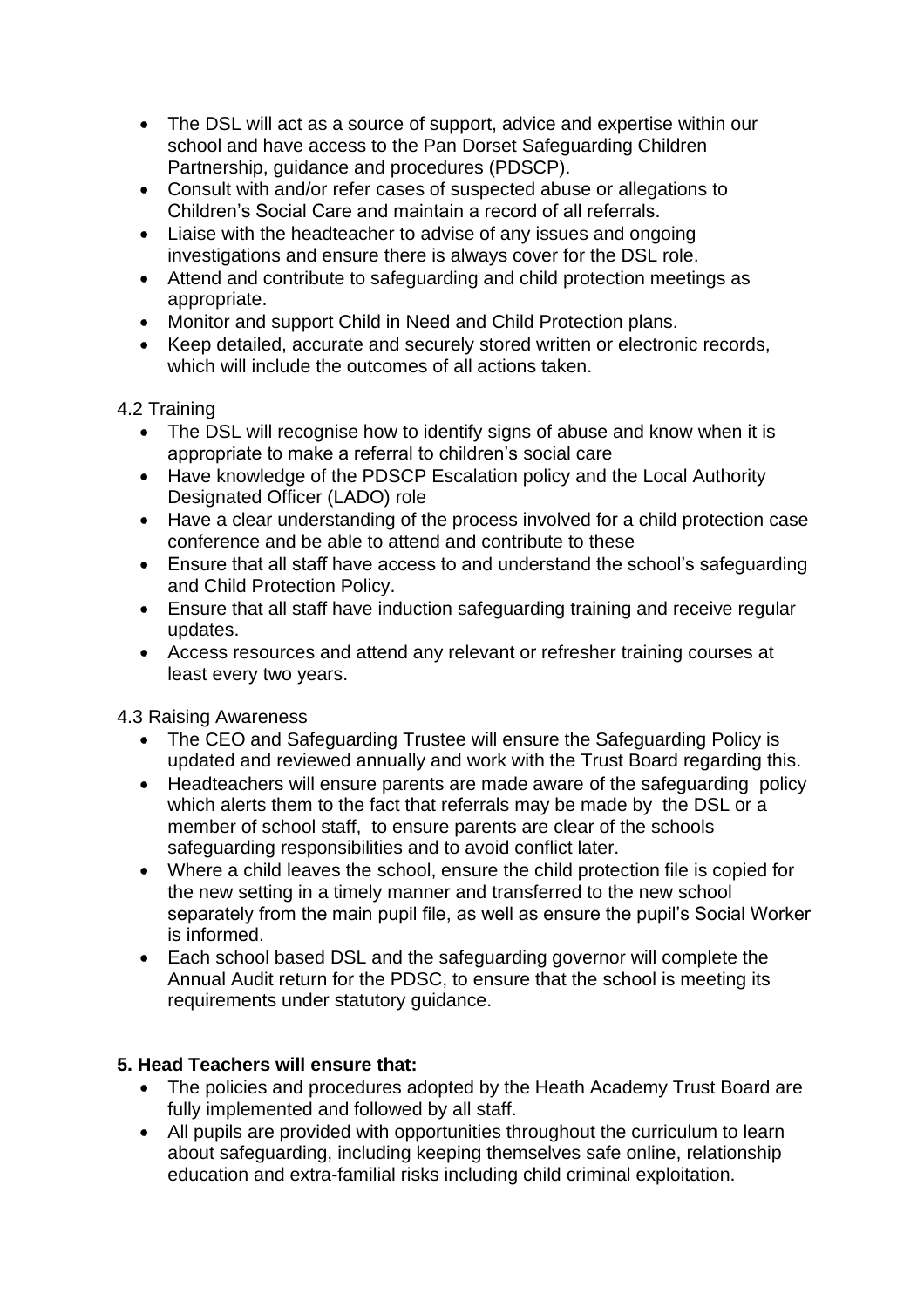- Sufficient resources and time are allocated to enable the DSL and the deputy to carry out their roles effectively, including the attendance at initial and review child protection conferences, core group and other necessary meetings.
- All staff and volunteers feel able to raise concerns about poor or unsafe practice in regard to children, and such concerns are addressed sensitively and effectively in a timely manner in accordance with the agreed Whistle Blowing Policy.
- They have completed Safer Recruitment training.
- The procedure for managing allegations against staff is known to all staff and displayed in a room accessible to staff.
- Operate the procedure for managing allegations effectively and refer relevant concerns to the Local Authority Designated Officer (LADO)
- Anyone who has harmed or may pose a risk to a child is referred to the DBS and any other relevant professional body.
- A senior manager is appointed to deal with allegations against staff in the absence of the Headteacher.

# **6. The Board of Trustees will ensure that:**

- The school has a Safeguarding and Child Protection Policy with procedures in place that are in accordance with statutory guidance and locally agreed interagency procedures and the policy is made available to parents on request and via our website.
- The school operates safer recruitment procedures and makes sure that all appropriate checks are carried out on staff and volunteers who work with children
- The school follows the Pan Dorset Safeguarding Children Partnership, guidance, and the statutory guidance Keeping Safe in Education 2021, for dealing with allegations of abuse against staff and volunteers.
- A senior member of the school's leadership team is designated to take lead responsibility for safeguarding (and deputy).
- There is a named local governing committee lead for safeguarding and DSL and DDSL within each school. There is a named designated safeguarding trustee.
- All staff will undergo safeguarding and child protection training (including online safety) at induction and at regular intervals thereafter.
- Staff Comply with the Pan Dorset Safeguarding children Partnership, (PDSCP) guidance
- They remedy, without delay, any deficiencies, or weaknesses regarding safeguarding arrangements
- The CEO is nominated to be responsible for liaising with the LADO and /or partner agencies in the event of allegations of abuse being made against the Headteacher, taking appropriate action to minimise any further possible risk to the children in our school. The chair of the Trust is nominated to be responsible for liaising with the LADO and or partner agencies in the event of allegations of abuse being made against the CEO.
- Where services or activities are provided on the school premises by another group or individual, the school will check they have appropriate policies and procedures in place to safeguard children and have 'hire agreements' with external groups and individuals.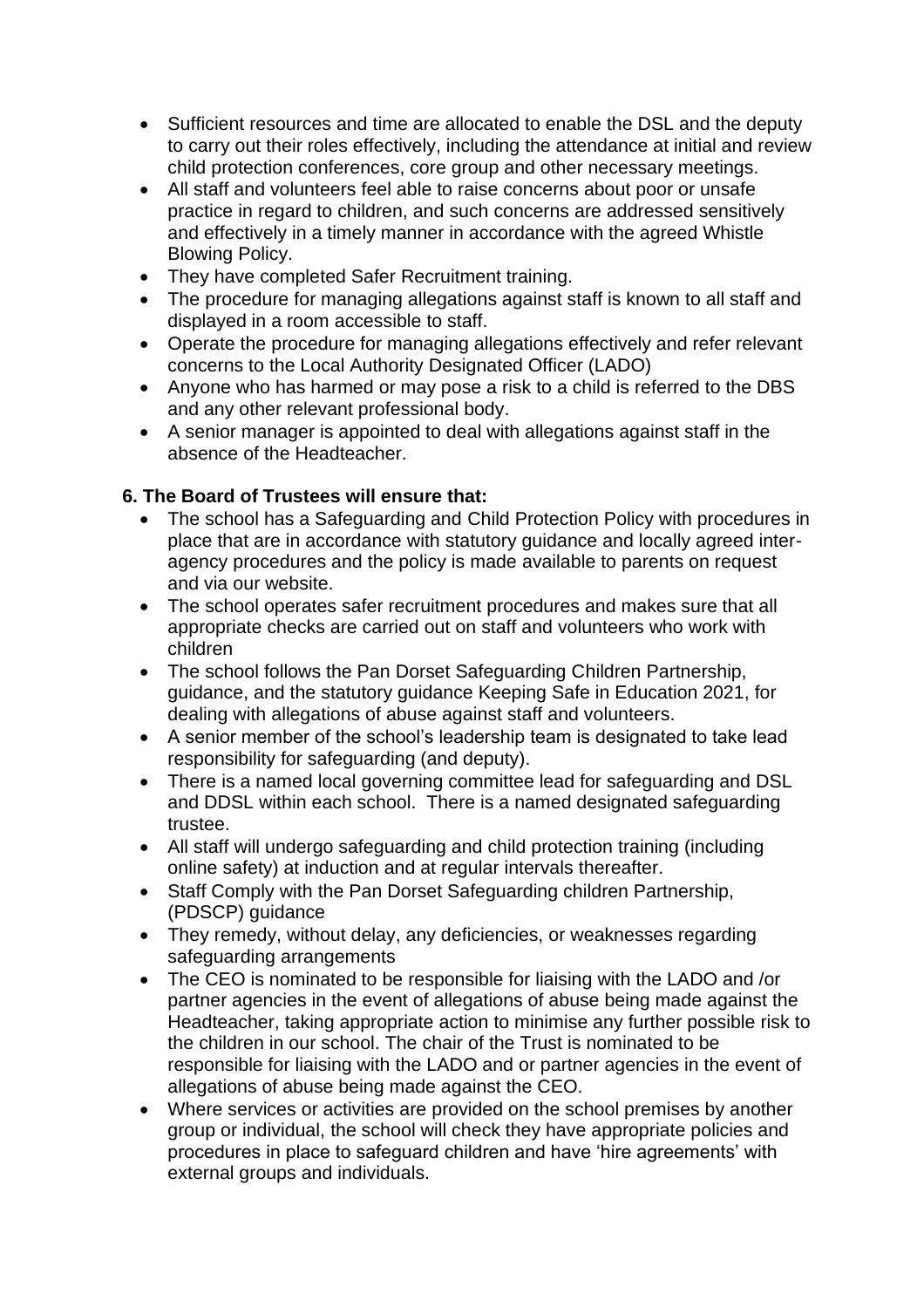- Prevent guidance will be followed to ensure any hire agreements with external groups and individuals are not promoting extremist ideologies.
- Policies and procedures are reviewed annually and provide information to the Local Authority as part of the annual Audit about how the above duties have been discharged.

# **7. Supporting Children and Working in Partnership with Parents**

- The Heath Academy Trust and its schools recognise that children's welfare is paramount. Good safeguarding, child protection practice and securing good outcomes for children rely on a positive, open, and honest working partnership with parents/carers.
- Whilst we may, on occasion, need to make referrals to Children's Social Care without consultation with parents, we will make every effort to maintain a positive working relationship with them whilst fulfilling our duties to protect children.
- Children will be given an explanation, appropriate to their age and understanding of what action is being taken on their behalf and why.
- We will endeavour to preserve the privacy, dignity and right to confidentiality of the child and parents/carers whilst discharging our statutory duties.
- The DSL will determine which members of staff 'need to know' personal information for the purpose of supporting and protecting the child on the principle of those working directly with children will need to know, in accordance with the Data Protection Policy
- Staff will not be enabled to share this information further without the expressed permission of the DSL.

# **8. Information about Safeguarding for Pupils**

The Heath Academy Trust and its schools will ensure that through the curriculum and lessons pupils are taught to understand and manage risks they may encounter during school life and work out with staff how these risks may be overcome, considering their wishes and feelings.

- They are regularly reminded about online safety and bullying procedures and taught how to conduct themselves and behave in a responsible and respectful manner.
- Opportunities are provided for children to learn about democracy and the rule of law, positive relationships, and safe choices.
- All pupils know there is a DSL within each school who is responsible for their safety and welfare, who this is and that they have a right to speak to this member of staff, or any other, if they are worried or concerned.
- Pupils are reminded that confidentiality cannot be guaranteed, but that they will be listened to, heard, and informed of what steps can be taken to protect them from harm and that feedback will be sought, so that their views about actions are known.
- There is a display in the school identifying the DSLs and children are made aware of this.

#### **9. A Partnership Approach**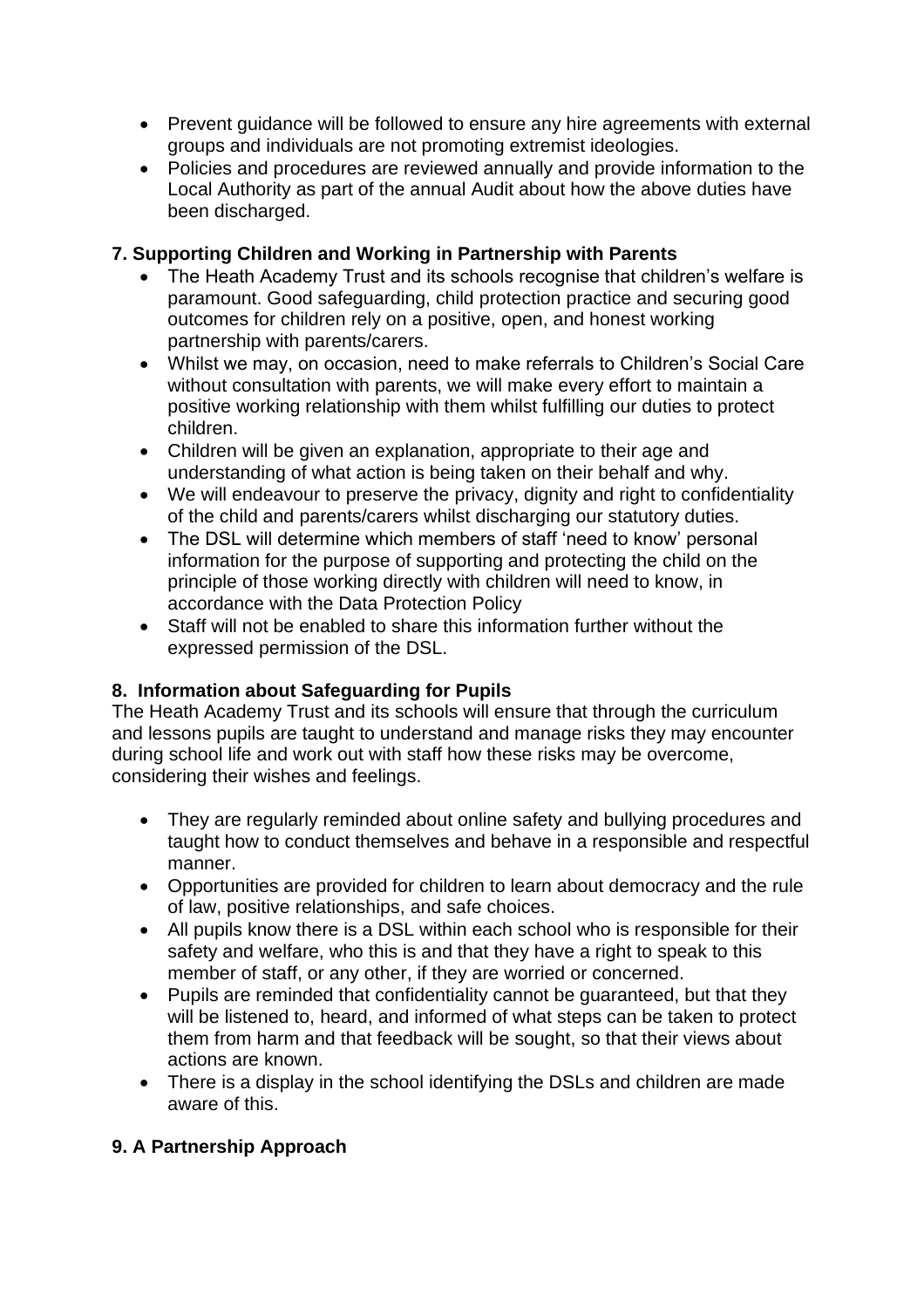The Trust recognises that it is essential to establish positive and effective working relationships with other agencies that are partners of the Pan Dorset Safeguarding Children Partnership, There is a joint responsibility on all these agencies to share information to ensure the safeguarding of all children, working together to secure positive outcomes.

This will include:

- Social workers/ police attending the school following a strategy discussion, which has found a child to be at risk of significant harm.
- We will ensure that all staff are aware of the Early Help ervices available in order to make timely referrals for support
- The appropriate member of staff will attend /lead on Team Around the Family (TAF) and Team around the child (Tac) meetings as required.

# **10. Identifying children who may be at risk or may have been significantly harmed**

There are four categories of abuse, physical, emotional, sexual and neglect. Teachers, staff, and volunteers in school are well placed to observe any physical, emotional or behavioural signs which indicate that a child may have additional needs or be at risk of or suffering significant harm. The relationships between staff, pupils, parents/carers, and the public which foster respect, confidence and trust can lead to disclosures of abuse, and/or school staff being alerted to concerns.

10.1. Definitions and Indicators of Abuse

- Harm means ill-treatment or impairment of health and development, including, for example, impairment suffered from seeing or hearing the ill-treatment of another
- Development means physical, intellectual, emotional, social or behavioural development
- Health includes physical and mental health
- Ill-treatment includes sexual abuse and other forms of ill-treatment which are not physical.
- Abuse and Neglect are forms of maltreatment. Somebody may abuse or neglect a child by inflicting harm or failing to act to prevent harm. Children may be abused in a family or in an institutional or community setting, by those known to them, or, more rarely, by a stranger. They may be abused by an adult or adults, another child, children, or young people.

10.2 Physical Abuse may involve hitting, shaking, throwing, poisoning, burning, or scalding, drowning, suffocating, or otherwise causing physical harm to a child. Physical harm may also be caused when a parent or carer fabricates the symptoms of, or deliberately induces, illness in a child.

10.3 Emotional Abuse is the persistent emotional maltreatment of a child such as to cause severe and persistent adverse effects on the child's emotional development. It may involve conveying to a child that they are worthless or unloved, inadequate, or valued only insofar as they meet the needs of another person. It may include:

• Not giving the child opportunities to express their views, deliberately silencing them or 'making fun' of what they say or how they communicate.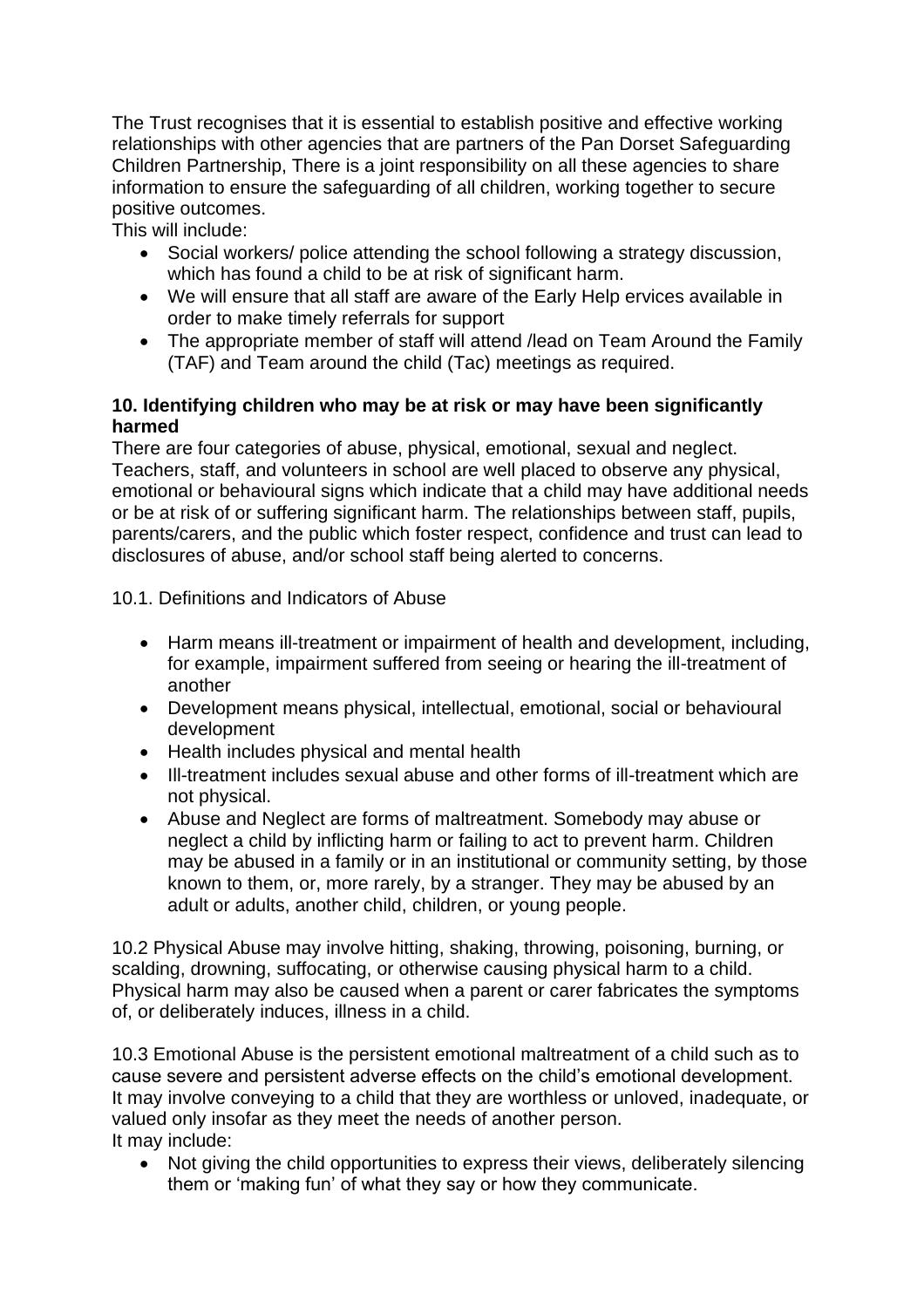- Age or developmentally inappropriate expectations being imposed on children. These may include interactions that are beyond a child's developmental capability,
- Overprotection and limitation of exploration and learning, or preventing the child participating in normal social interaction.
- Seeing or hearing the ill-treatment of another.
- Serious bullying (including cyber bullying), causing children frequently to feel frightened or in danger, or the exploitation or corruption of children.

Some level of emotional abuse is involved in all types of maltreatment of a child, though it may occur alone.

10.4 Neglect is the persistent failure to meet a child's basic physical and/or psychological needs, likely to result in the serious impairment of the child's health or development. Neglect may occur during pregnancy because of maternal substance abuse. Once a child is born, neglect may involve a parent or carer failing to:

- Provide adequate food and clothing, shelter (including exclusion from home or abandonment)
- Protect a child from physical and emotional harm or danger
- Ensure adequate supervision (including the use of inadequate caretakers)
- Ensure access to appropriate medical care or treatment
- It may also include neglect of, or unresponsiveness to a child's basic emotional needs.

10.5 Sexual Abuse Involves forcing or enticing a child or young person to take part in sexual activities, not necessarily involving a high level of violence, whether or not the child is aware of what is happening.

- The activities may involve physical contact, including assault by penetration (for example, rape or oral sex) or non-penetrative acts such as masturbation, kissing, rubbing and touching outside of clothing.
- They may also include non-contact activities, such as involving children in looking at, or in the production of, sexual images, watching sexual activities.
- Encouraging children to behave in sexually inappropriate ways.
- Grooming a child in preparation for abuse (including via the internet).

Sexual abuse is not solely perpetrated by adult males. Women can also commit acts of sexual abuse, as can other children.

# **11. Taking action to ensure that children are safe at school and home**

All staff must read and follow the statutory guidance for schools and colleges; Safeguarding Information for All Staff, Keeping Children Safe in Education 2021. (See S3.1)

It is not the responsibility of school staff to investigate welfare concerns or determine the truth of any disclosure or allegation. Accordingly, all concerns regarding the welfare of pupils will be recorded and discussed with the DSL or the Deputy DSL prior to any discussion with parents/carers.

All School Staff Must Immediately Report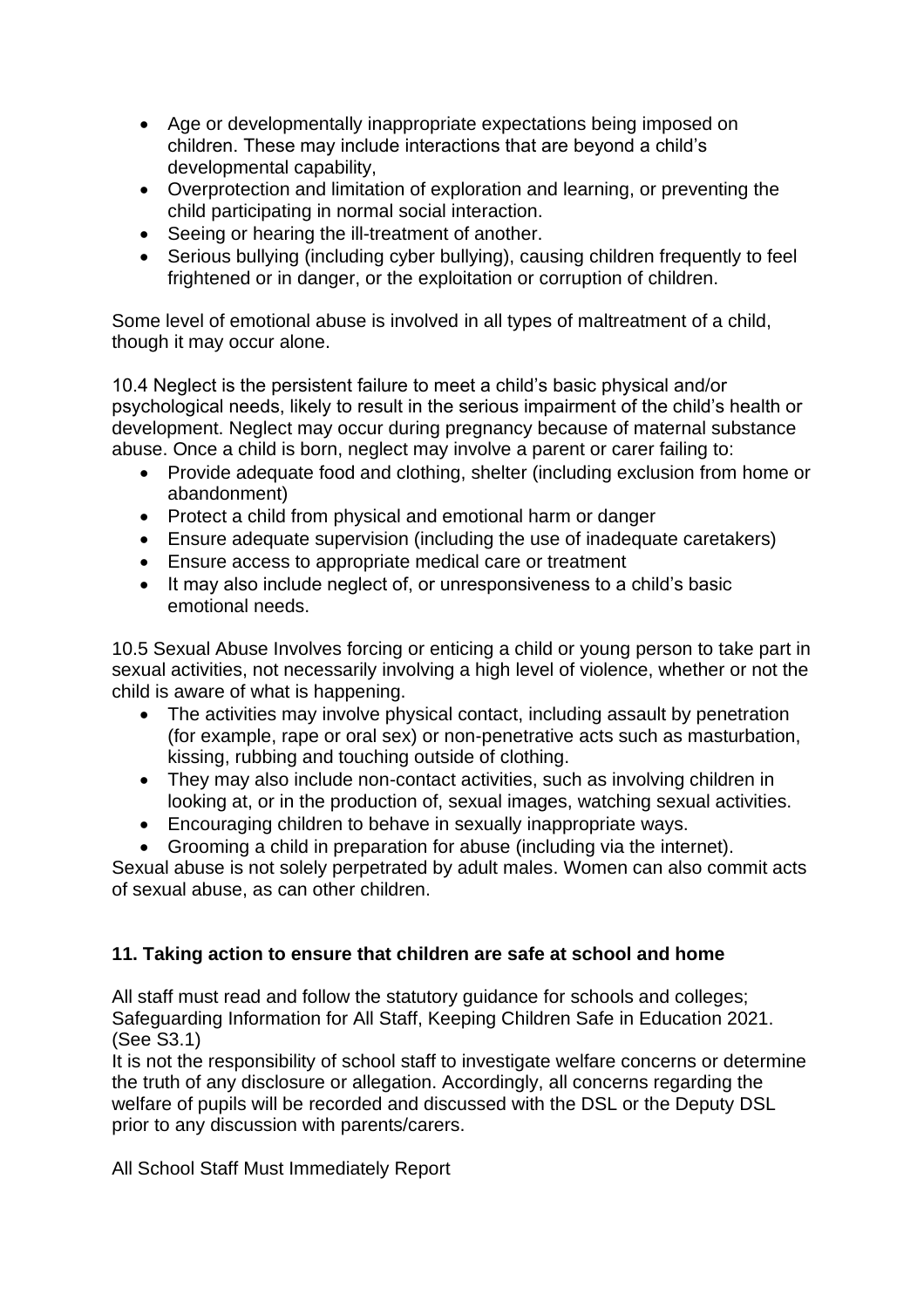- Any suspicion that a child is injured, marked, or bruised in a way which is not readily attributable to the normal knocks or scrapes received in play.
- Any explanation given which appears inconsistent or suspicious.
- Behaviours which give rise to suspicions that a child may have suffered harm.
- Any concerns that a child may be suffering from inadequate care, ill treatment, or emotional maltreatment.
- Concerns that a child is presenting signs or symptoms of abuse or neglect.
- Any significant changes in a child's presentation, including non-attendance.
- Any hint or disclosure of abuse about or by a child or young person.
- Concerns regarding person(s) who may pose a risk to children (e.g. those living in a household with children present).
- Information which indicates that the child is living with someone who does not have parental responsibility for them for a period of more than 28 days (This is known as Private Fostering).

# **12. Responding to Disclosure**

Disclosures or information that a child has been harmed may be received from pupils, parents/carers, other professionals, or members of the public. The school recognises that those who disclose such information may do so with difficulty, having chosen carefully to whom they will speak. Accordingly, all staff will handle disclosures with sensitivity.

Such information cannot remain confidential, and staff will immediately communicate what they have been told to the DSL and make a record using clear, straightforward language.

Staff will not investigate but will, wherever possible, listen, record, and pass on information to the DSL in order that s/he can make an informed decision of what to do next.

All staff will:

- Listen to and take seriously any disclosure or information that a child may be at risk of harm
- Clarify the information without asking leading or probing questions
- Make a written record of what the child has said using My Concern.
- Try to keep questions to a minimum and of an 'open' nature e.g. 'Can you tell me what happened?' rather than 'Did x hit you?
- Try not to show signs of shock, horror or surprise
- Will not express feelings or judgements regarding any person alleged to have harmed the child
- Explain sensitively to the child or young person that they have a responsibility to pass the information to the Designated Safeguarding Lead
- Reassure and support the child or young person as far as possible
- Not promise secrecy
- Explain that only those who 'need to know' will be told
- Explain what will happen next and that the child will be involved as appropriate.

# **13. Confidentiality**

Information sharing is essential for effective safeguarding and promoting the welfare of children and young people. It is a key factor identified in many Child Safeguarding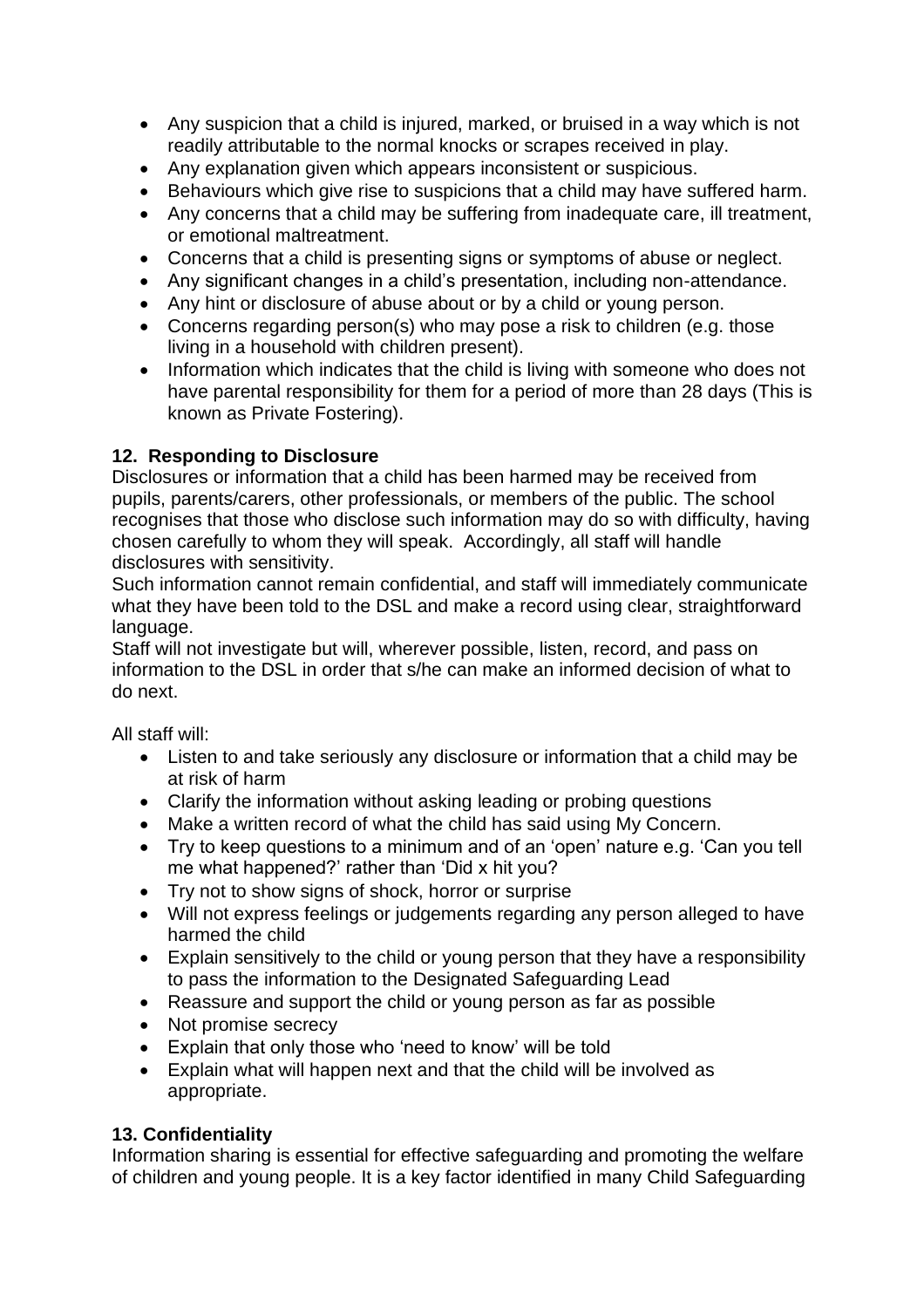Practice Reviews (CSPR) where poor information sharing has resulted in missed opportunities to take action that keeps children and young people safe. (Ref: 2018. Information sharing. Advice for practitioners providing Safeguarding Services to children, young people, parents and carers. HM Government)

The GDPR and Data Protection Act 2018 does not prevent, or limit, the sharing of information for the purposes of keeping children and young people safe. (Ref: 2018. Information sharing. Advice for practitioners providing Safeguarding Services to children, young people, parents and carers. HM Government)

The Heath Academy Trust and its schools have a clear and explicit Confidentiality Policy. However, where there is a concern that the child may be suffering or is at risk of suffering significant harm, the child's safety and welfare must be the overriding consideration. (as stated above)

The school will ensure:

- Information is shared with Children's Social Care and/or Police where the child/young person is or may be at risk of significant harm
- Pupil's and/or parent's/carer's confidentiality is respected
- That any information shared is necessary, proportionate, relevant, adequate, accurate, timely and secure.

#### **14: Pupil Information**

The school's record-keeping policy for child welfare and child protection is consistent with the Pan Dorset Safeguarding Children Partnership, guidance which is known to all staff.

In order to keep children safe and provide appropriate care for them, our school requires accurate and up to date information regarding:

- Names and contact details of persons with whom the child normally lives
- Names and contact details of all persons with parental responsibility (if different from above)
- Emergency contact details (if different from above)
- Details of any persons authorised to collect the child from school (if different from above)
- Any relevant court orders in place including those, which affect any person's access to the child (e.g. Residence Order, Contact Order, Care Order, Injunctions etc.)
- If the child is or has been subject to a Child in Need, Child Protection or Care Plan
- Name and contact detail of GP
- Any other factors which may impact on the safety and welfare of the child.

The Designated Safeguarding Lead will collate, securely store, and agree appropriate access to this Child Protection information.

All child protection documents will be retained in a 'Child Protection' file, separate from the child's main school file. The main file will clearly show an alert that a child protection file exists and the location of this. This child protection file will be securely stored and only accessible to the Headteacher and the Designated Safeguarding Lead. These records will be transferred when a child moves to another school or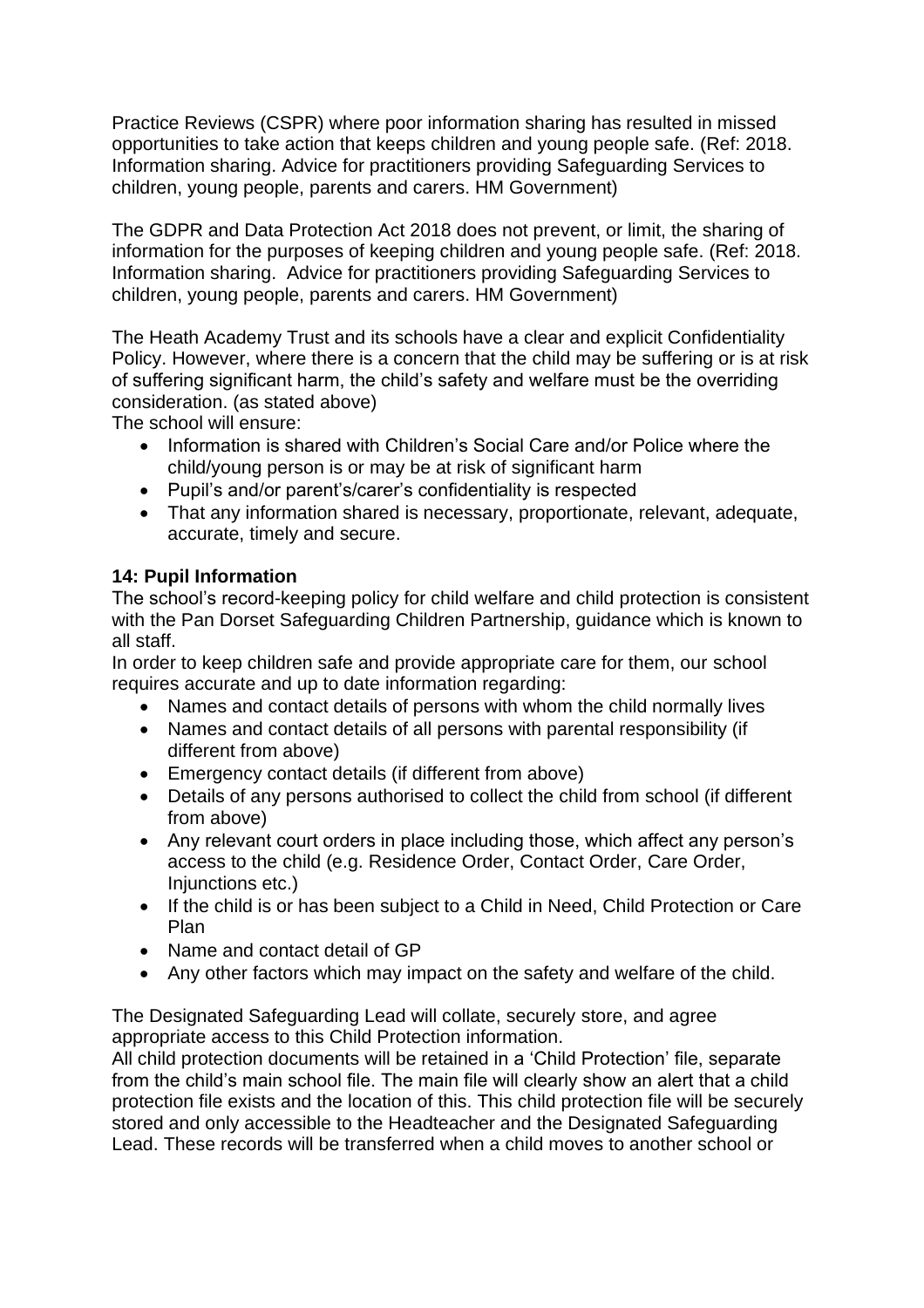setting, clearly marked 'Child Protection, Confidential, for attention of Designated Safeguarding Lead'.

# **15. Action by the Designated Safeguarding Lead (or the Deputy Designated Safeguarding Lead in their absence)**

Following any information raising concern, the DSL will:

- Consider the child 's wishes and feelings, but not promise confidentiality
- Consider any urgent medical needs of the child
- Make an immediate referral via a discussion with Children's Advice and Duty Service (ChAD) if there has been a disclosure and/or allegation of abuse or there are clear grounds for concerns about the child's safety and well-being
- Wherever possible, talk to parents, unless to do so may place a child at risk of significant harm, impede any police investigation and/or place the member of staff or others at risk
- Consider whether to make a child protection referral to social care because a child is suffering or is likely to suffer significant harm and if this needs to be undertaken immediately
- Contact the designated officer for safeguarding in another agency if that agency is working with the family

OR

- Decide not to make a referral at this stage, but retain the information in written notes on the child's school file
- Consider if Early Help support will be helpful to the child and family at this time. If this is appropriate referrals will also be progressed via the Dorset - Children's Advice and Duty Service (ChAD).

All information and actions taken, including the reasons for any decisions made, will be fully documented. If a child is resident outside of the Dorset area the referral should be made to their local Social Care services.

# 15.1 Action following a Safeguarding Referral

The Designated Safeguarding Lead or other appropriate member of staff will:

- Maintain contact with the child's allocated Social Worker
- Contribute to any Strategy Discussion and/or Strategy Meeting as required
- Provide a report for, attend, and contribute to any initial or review Child Protection Conference
- Provide a written report to the conference organiser, 3 days prior to the Initial Child Protection Conference (ICPC) or 5 days prior to the Review Child Protection Conference (RCPC)
- Share the content of this report with the parent/carer, prior to the meeting
- Attend Core Group Meetings for any child subject to a Child Protection Plan, Attend TAF meetings in order to be part of a plan for the child/ren.
- When a child on a Child Protection Plan moves from the school or goes missing, immediately inform the child's Social Worker

15.2 Dealing with Disagreements and Escalation of Concerns Effective working together depends on an open approach and honest relationships between agencies and professionals. Problem resolution is an integral part of professional co-operation and joint working to safeguard children. Occasionally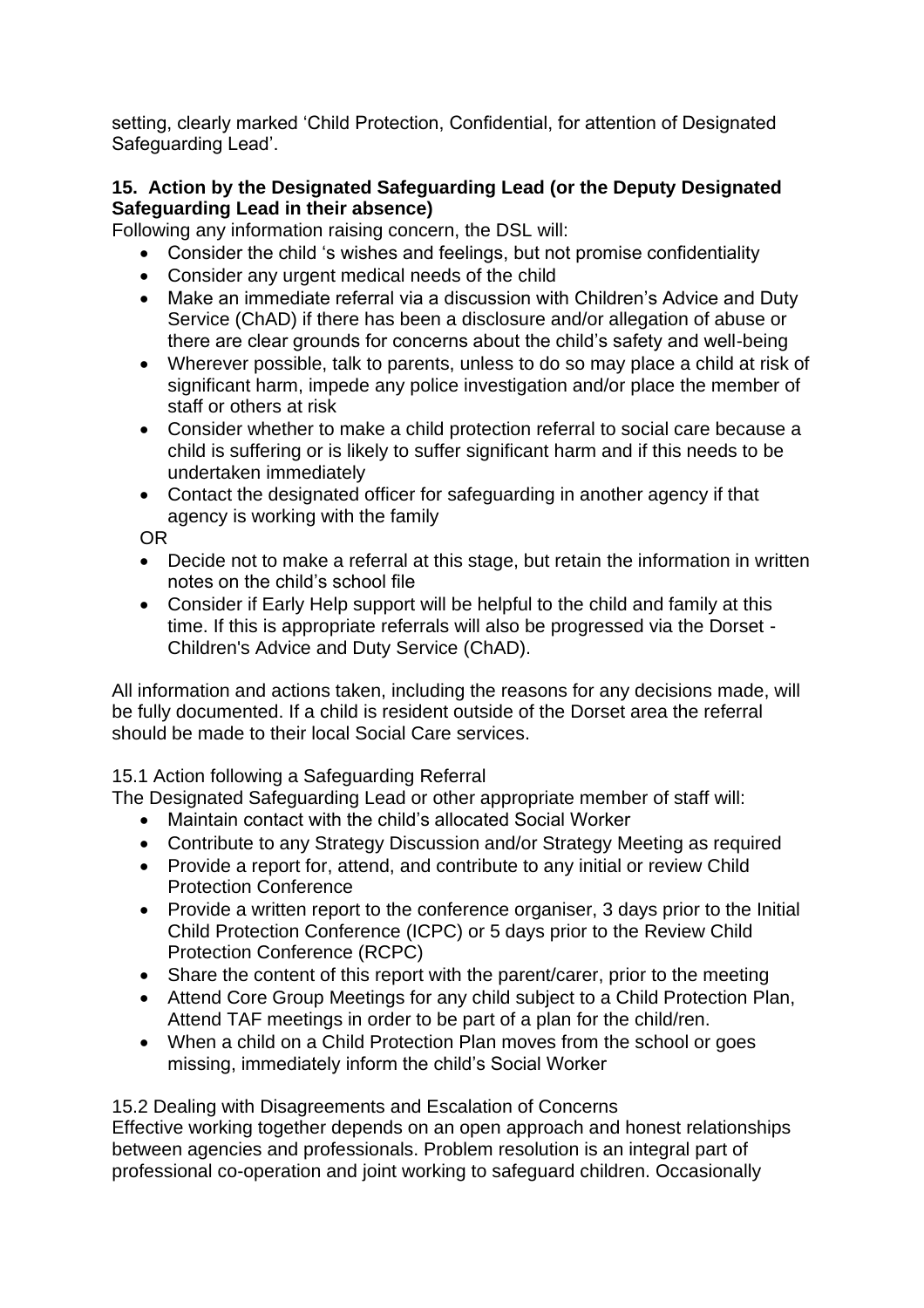situations arise when workers within one agency feel that the actions, or decisions of another agency do not adequately safeguard a child. The Pan Dorset Safeguarding Children Partnership; escalations policy should be used in such circumstances. Professional disagreements can arise in a number of areas, but are most likely to arise around:

- Levels of need
- Roles and responsibilities
- The need for action
- Progressing plans and communication.

Where school staff consider that the practice of other professionals is placing children at risk of harm, they must be assertive, act swiftly and ensure that they challenge the relevant professionals in line with this policy and be aware that:

- The safety of children and young people are the paramount consideration in any professional activity
- Resolution should be sought within the shortest timescale possible to ensure the child is protected
- As a guide, professionals should attempt to resolve differences through discussion within one working week or a timescale that protects the child from harm (whichever is shortest)
- Disagreements should be resolved at the lowest possible stage.

The Designated Safeguarding Lead or other appropriate member of staff will:

- Contact the line manager in Children's Social Care if they consider the response to a referral has not led to the child being adequately safeguarded.
- Contact the line manager in Children's Social Care if they consider that the child is not being adequately safeguarded by the child protection plan.
- Use the PDSCP escalation policy if this does not resolve the concern.: https://pandorsetscb.proceduresonline.com/p\_escalation.html

# **16. Safer Recruitment and Selection**

The Heath Academy Trust and its schools pays full regard to the statutory guidance for schools and colleges; Keeping Safe in Education 2021- Part three, Safer recruitment.

We ensure that all appropriate measures are applied in relation to everyone who works in the school and who is therefore likely to be perceived by the children as a safe and trustworthy adult. This includes volunteers, supervised volunteers and staff employed by contractors.

Safer recruitment practice includes scrutinising applicants, verifying identity and academic/vocational qualifications, obtaining professional references, checking employment history and ensuring that a candidate has the health and physical capacity for the job. It also includes undertaking interviews and checks with the Disclosure and barring service (DBS)

In line with statutory changes, underpinned by regulations, the following will apply:

- DBS and barred list checks will be undertaken for all posts that are deemed regulated activity, and for all other posts an enhanced DBS check will be undertaken unless they are supervised roles that are deemed not to meet the definition of regulated activity.(KCSiE 2021 pg. 56)
- Our school is committed to keeping an up to date Single Central Record which details a range of checks carried out on our staff.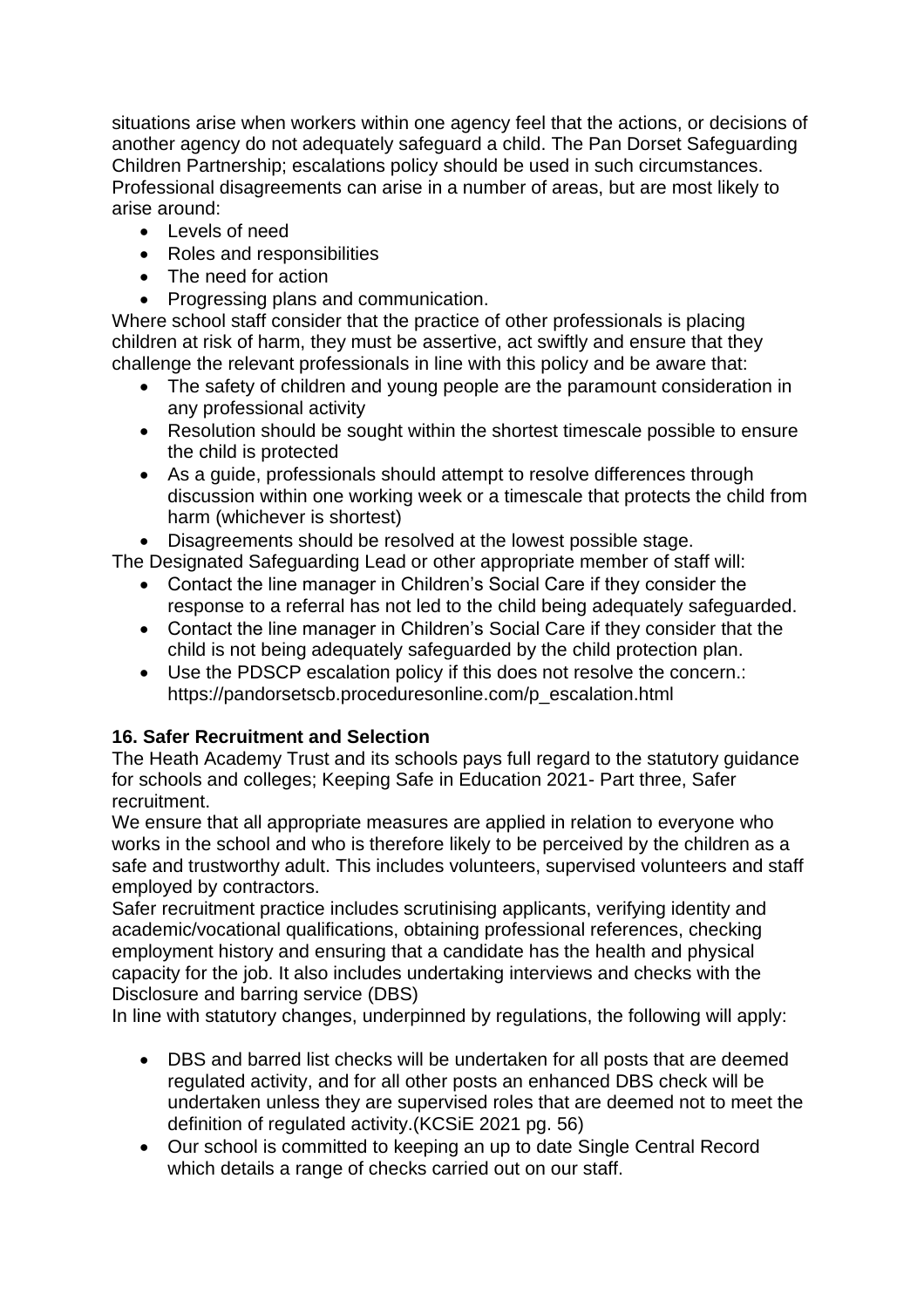- All new appointments to our school workforce who have lived outside the UK will be subject to additional checks as appropriate.
- Our school ensures that supply staff have undergone the necessary checks and will be made aware of this Safeguarding Policy.
- Identity checks must be carried out on all appointments to our school workforce before the appointment is made as part of the recruitment process.
- Staff responsible for recruiting and appointing must be suitably qualified and have completed training on recruitment and selection, with a minimum of one trained staff member sitting on interview panels.

# **17. Safe Practice**

The Heath Academy Trust and its schools will comply with the current 'Guidance for Safer Working Practice for those working with children and young people in education settings' (2019) ensuring that information in this guidance regarding conduct, is known to all staff, visitors and volunteers who come into the school. https://www.saferrecruitmentconsortium.org/

Safe working practice ensures that pupils are safe and that all staff:

- Are responsible for their own actions and behaviour and should avoid any conduct which would lead any reasonable person to question their motivation and intentions.
- Work in an open, honest, and transparent way.
- Work with other colleagues where possible in situations that could be open to question.
- Discuss and/or take advice from the Head Teacher or DSL over any incident which may give rise for concern.
- Record any incidents or decisions made.
- Apply professional standards respectfully in relation to diversity issues.
- Be aware of information-sharing and confidentiality policies.
- Are aware that breaches of the law and other professional guidelines could result in criminal or disciplinary action being taken against them.

# **18. The use of 'Reasonable force'**

The Heath Academy Trust schools do not routinely use any form of physical contact in order to manage the children however there may be occasions when the school staff have to physically restrain pupils using 'reasonable force' only to prevent them from hurting themselves or others, from damaging property, or from causing disorder. This may include guiding a child to safety by the arm, or breaking up a fight, to prevent violence or injury and this action should be taken using no more force than is needed. (Pg.39 KCSiE 2021) Physical restraint is used a last resort. If a child has some additional needs, a care plan will be put in place to address actions to be taken prior to using any form of positive handling, this may be by distraction techniques, removing any objects which could cause harm to the child, and using deescalation strategies.

• School staff will familiarise themselves with the Department for Education's guidance regarding use of reasonable force in school. 'Use of Reasonable force, Advice for headteachers, staff and governing bodies' July 2013. and 'Keeping Children Safe in Education 2021' pgs.39-40.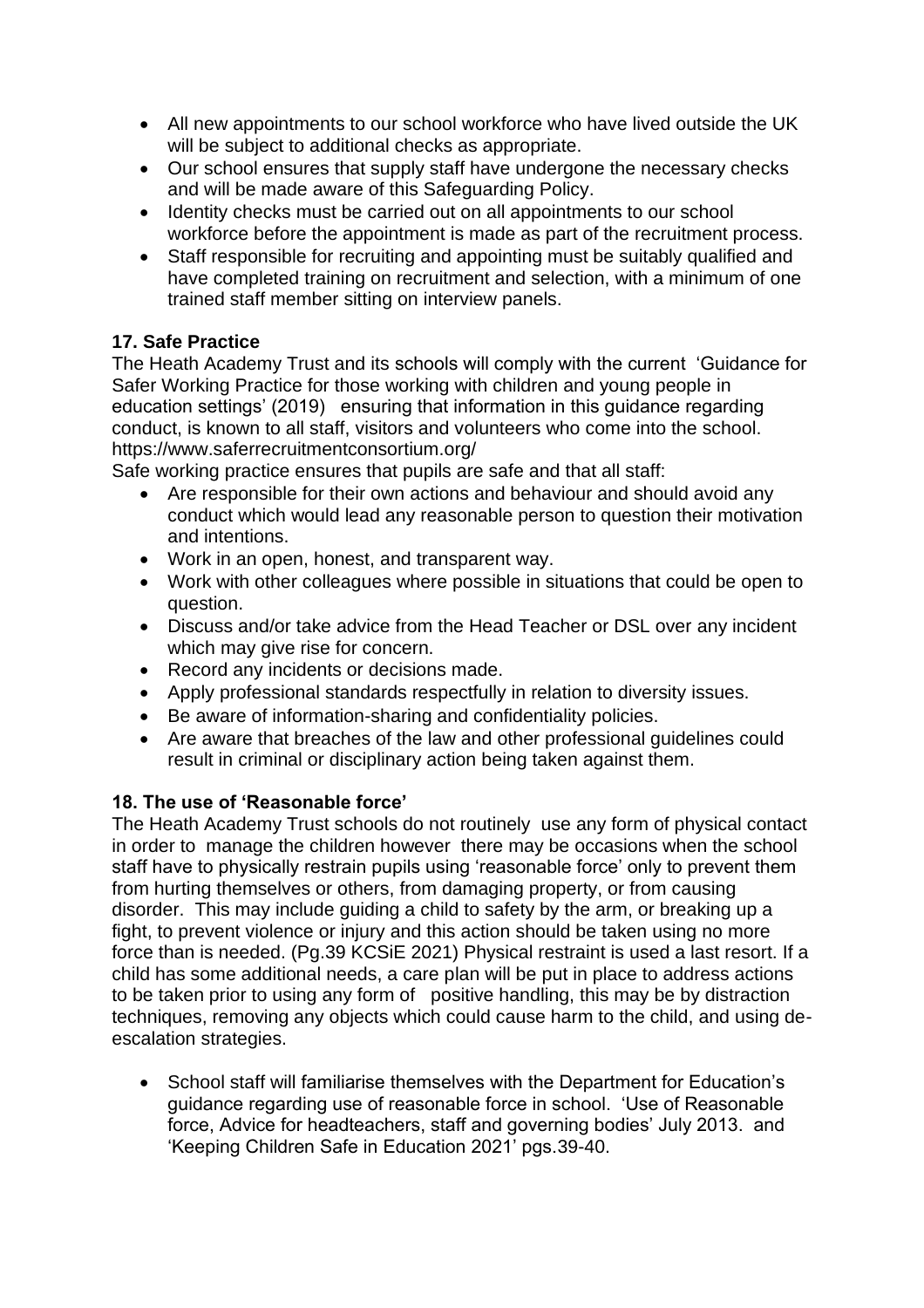• Each school will follow their personalised Behaviour Policy. The school will offer training to staff in appropriate use of physical intervention and/or restraint if required.

#### **19. School Safeguarding, Child Protection Training and Staff Induction**

The school's Designated Safeguarding Lead and Governor with designated responsibility for safeguarding will undertake appropriate safeguarding and child protection training and refresher training at two yearly intervals.

All other school staff, including non-teaching staff, will undertake appropriate induction training and safeguarding/child protection training to enable them to carry out their responsibilities for safeguarding effectively, training and chi will be updated regularly, including a yearly update. The school will maintain a register of who has undertaken training and when.

All staff (including temporary staff, volunteers, supervised volunteers and staff employed by contractors) are provided with the school's safeguarding policy and informed of school's safeguarding arrangements on induction. The school will maintain a register of who has received this information and when.

#### **20. Extended School and Off-Site Arrangements**

Where extended school activities are provided by and managed by the school, the Trusts safeguarding and Child Protection policy and procedures continue to apply. If other organisations provide services or activities on our site, we will ensure that they have appropriate procedures in place, including safer recruitment procedures.

When our pupils attend off-site activities, including day and residential visits and/or other activities, we will ensure that effective safeguarding arrangements are in place. We will also undertake appropriate and robust risk assessments for the venue, location, and activity to be undertaken in accordance with the school's Risk Assessment protocol.

# **21. Allegations regarding person(s) working in or on behalf of the school (including volunteers)**

Keeping Children Safe in Education (2020) Part 4 – Allegations of abuse made against teachers and other staff, including supply staff and volunteers. Where an allegation is made against any person working in, or on behalf of, the school that he or she has:

- Behaved in a way that has harmed a child or may have harmed a child
- Possibly committed a criminal offence against or related to a child
- Behaved towards a child or children in a way that indicates he or she will pose a risk of harm if they work regularly or closely with children

Whilst we acknowledge that some allegations may be false, malicious, or misplaced, we also acknowledge that they may be founded. It is, therefore, essential that all allegations are investigated properly, in line with agreed procedures and that outcomes are recorded. All school staff will maintain a culture of vigilance based on the notion that 'it could happen here', in line with the code of conduct. All staff will be encouraged to use the school's Whistle Blowing Policy if they have concerns regarding the conduct or behaviour of a colleague and they feel that matter has not been addressed appropriately by the school.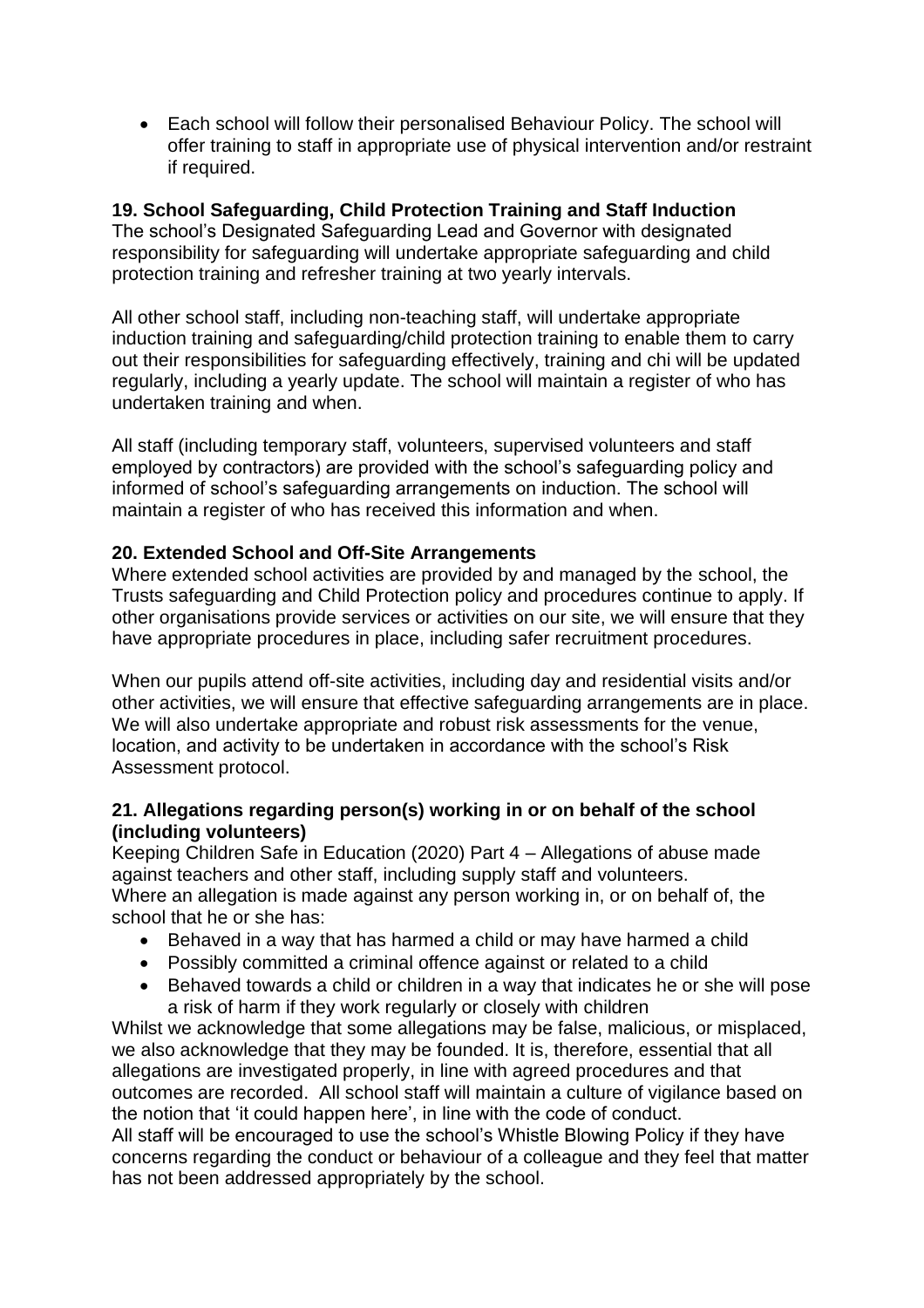- 21.1 Initial Action by person receiving or identifying an allegation or concern
	- Treat the matter seriously and keep an open mind
	- Make a written record of the information including the time, date and place of incident/s, persons present and what was said and sign and date this
	- Immediately report the matter to the Headteacher or designated Safeguarding Lead (DSL) (unless the allegation is against the Headteacher or DSL, in which case the CEO must be reported to)
- 21.2 Initial Action by the Headteacher
	- Obtain written details of the concern or allegation, but do not investigate or interview child, adult or witnesses
	- Contact the Local Authority Designated Officer (LADO) within 1 working day
	- Inform the CEO of the allegation
- 21.3 Subsequent Action by the Headteacher (or designated person)
	- In consultation with HR and the CEO conduct a disciplinary investigation, if an allegation indicates the need for this
	- Contribute to the child protection process by attending professional strategy meetings.
	- Maintain contact with HR and CEO.
	- Ensure clear and comprehensive records regarding the allegation, and action taken, and outcome are retained on the staff member's personnel file
	- Consider along with Human Resources and the LADO whether a referral to the DBS should be made

# **22. Children with Special Educational Needs and Disabilities**

All schools have a duty to use their 'best endeavours' to identify and support pupils with SEN and meet their educational needs.

Children with special educational needs and disabilities (SEND) can face additional safeguarding challenges, SEND children can be up to four times more likely to be abused due to additional vulnerabilities. We will ensure a culture of vigilance that reflects the fact that additional barriers can exist when recognising abuse and neglect in this group of children. These can include:

- Assumptions that indicators of possible abuse such as behaviour, mood and injury relate to the child's SEND without further exploration.
- The potential for children with SEND being disproportionally impacted by behaviours such as bullying, without outwardly showing any signs; and
- Communication barriers and difficulties in overcoming these barriers.

#### **23. Mental Health**

All the staff at the Heath Academy Trust and its schools have an awareness that mental health problems can in some cases be an indicator that a child is or has suffered abuse, neglect, or exploitation.

Staff would not attempt to make a mental health diagnosis. However, school staff are in a good position to observe the children on a daily basis and therefore identify those whose behaviour indicates they may be experiencing a mental health problem or be at risk of developing one.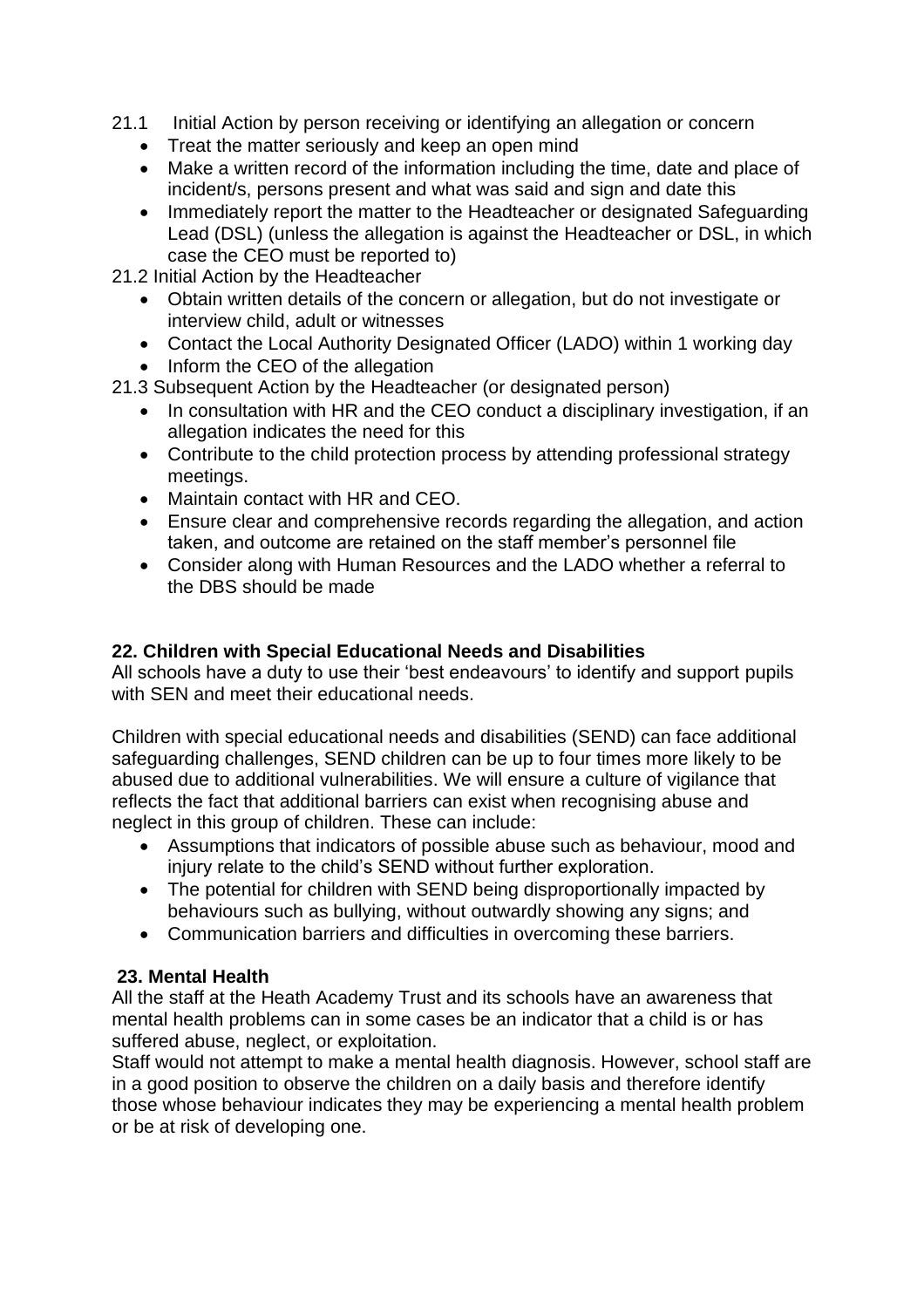When children have suffered adverse childhood experiences, this may impact on them throughout their lives. This can also then have an impact on their behaviour, their ability to learn and affect their mental health.

If staff have a concern about the mental health of a child, they will follow school policy and report their concerns to the DSL. Mental health and behaviour in schools (publishing.service.gov.uk)

# **24. Further Information on Safeguarding Issues**

Safeguarding covers more than the contribution made to child protection processes in relation to individual children. It also encompasses issues such as pupil health and safety, bullying, arrangements for meeting the medical needs of children, including first aid, school security, drugs and substance misuse, gang related activity and promoting positive behaviour.

Below of some of the issues that all staff within the Heath Academy Trust and its schools take seriously and will act in line with the safeguarding policy to ensure children are safe.

#### 24.1 Bullying

Bullying is behaviour by an individual or group, repeated over time, that intentionally hurts another individual or group either physically or emotionally. Bullying can take many forms (for instance, cyber-bullying via text messages or the internet), and is often motivated by prejudice against particular groups, for example on grounds of race, religion, gender, sexual orientation, or because a child is adopted or has caring responsibilities. It might be motivated by actual differences between children, or perceived differences. Stopping violence and ensuring immediate physical safety is obviously a school's first priority but emotional bullying can be more damaging than physical.

While bullying between children is not a separate category of abuse and neglect, it is a very serious issue that can cause considerable anxiety and distress. At its most serious level bullying can have a significant effect on a child's wellbeing and in very rare cases has been a feature in the suicide of some young people.

All incidences of bullying, including cyber-bullying and prejudice-based bullying must be reported and will be managed through our anti-bullying procedures. All pupils and parents receive a copy of the anti-bullying procedures on joining the school and the subject of bullying is addressed at regular intervals in the (PSHE) curriculum. If the bullying is particularly serious, or the anti-bullying procedures are deemed to be ineffective, the Headteacher and the DSL will consider implementing safeguarding procedures.

For further information please see the DEF guidance, Preventing and Tackling Bullying, (https://assets.publishing.service.gov.uk/) and our school's Anti-bullying Policy.

#### 24.2 Online Safety

The breadth of issues classified within online safety is considerable, but can be categorised into three areas of risk:

- Content: being exposed to illegal, inappropriate or harmful material.
- Contact: being subjected to harmful online interaction with other users.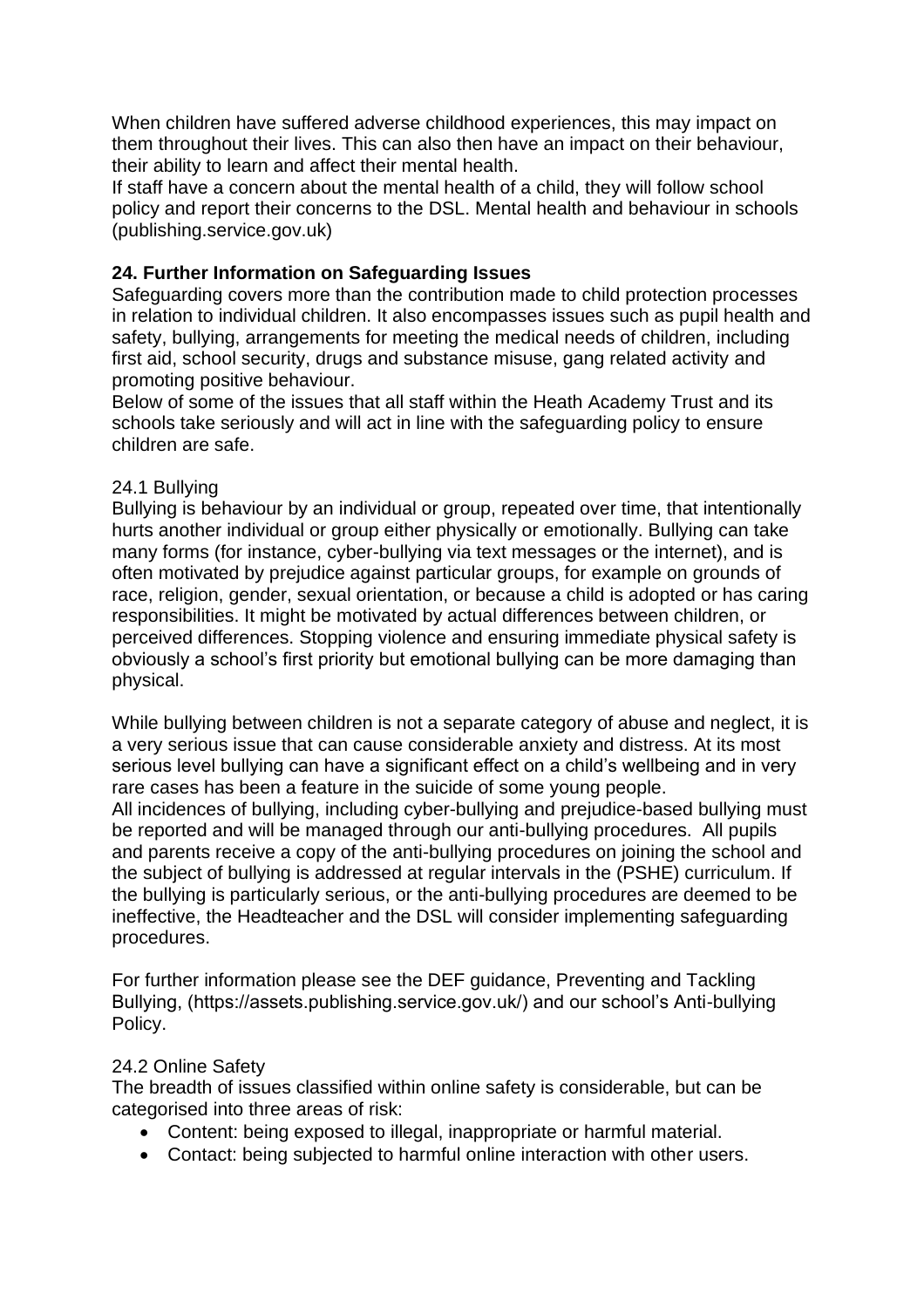- Conduct: personal online behaviour that increases the likelihood of, or causes, harm
- Commerce: risks such as online gambling, inappropriate advertising, phishing and or financial scams. (Pg. 33 KCSiE2021)

If there is a concern that a pupil or member of staff are at risk, it should be reported to the Anti-Phishing Working Group (https://apwg.org/)

The Heath Academy Trust and its schools recognises that its pupils will use mobile phones and computers at some time. They are a source of fun, entertainment, communication, and education. However, we know that some adults and young people will use these technologies to harm children. The harm might range from sending hurtful or abusive texts and emails, to enticing children to engage in sexually harmful conversations, behaviours, web cam photography or face-to-face meetings. Cyber-bullying by pupils via emails and texts will be treated as seriously as any other type of bullying and managed through our anti-bullying procedures.

Chatrooms and social networking sites are the most obvious sources of inappropriate and harmful content and behaviour, which pupils are not allowed to access in school. Some pupils will undoubtedly 'chat' on mobiles or social networking sites at home and the school encourages parents to consider measures to keep their children safe when using social media.

Each school has an Online Safety Policy that is known to all staff and pupils.

#### 24.3 Filters and monitoring

The Heath Academy Trust and its schools will do all that they reasonably can to limit children's exposure to the above risks from the school's IT system. As part of this process, they will ensure there are appropriate filters and monitoring systems in place. Whilst considering their responsibility to safeguard and promote the welfare of children and provide them with a safe environment in which to learn, taking into consideration the age range and number of pupils, and how often they access the IT system. The appropriateness of any filters and monitoring systems will be informed in part by the risk assessment required by the Prevent Duty. (https://www.saferinternet.org.uk/).

Whilst filtering and monitoring are an important part of the online safety picture for schools and colleges to consider, it is only one part. Each headteacher will consider a whole school approach to online safety which will include a clear policy on the use of mobile technology in the school (pg. 33 keeping Children safe in education 2021 The headteachers and proprietors will ensure that appropriate filters and monitoring systems are in place, ensuring that "over blocking" does not lead to unreasonable restrictions as to what children can be taught with regard to online teaching and safeguarding.

Headteachers will ensure that, as part of the requirement for staff to undertake regularly updated safeguarding training and the requirement to ensure children are taught about safeguarding, including online, that online safety training for staff is integrated, aligned and considered as part of the overarching safeguarding approach. The local governing bodies and trustees must complete Safeguarding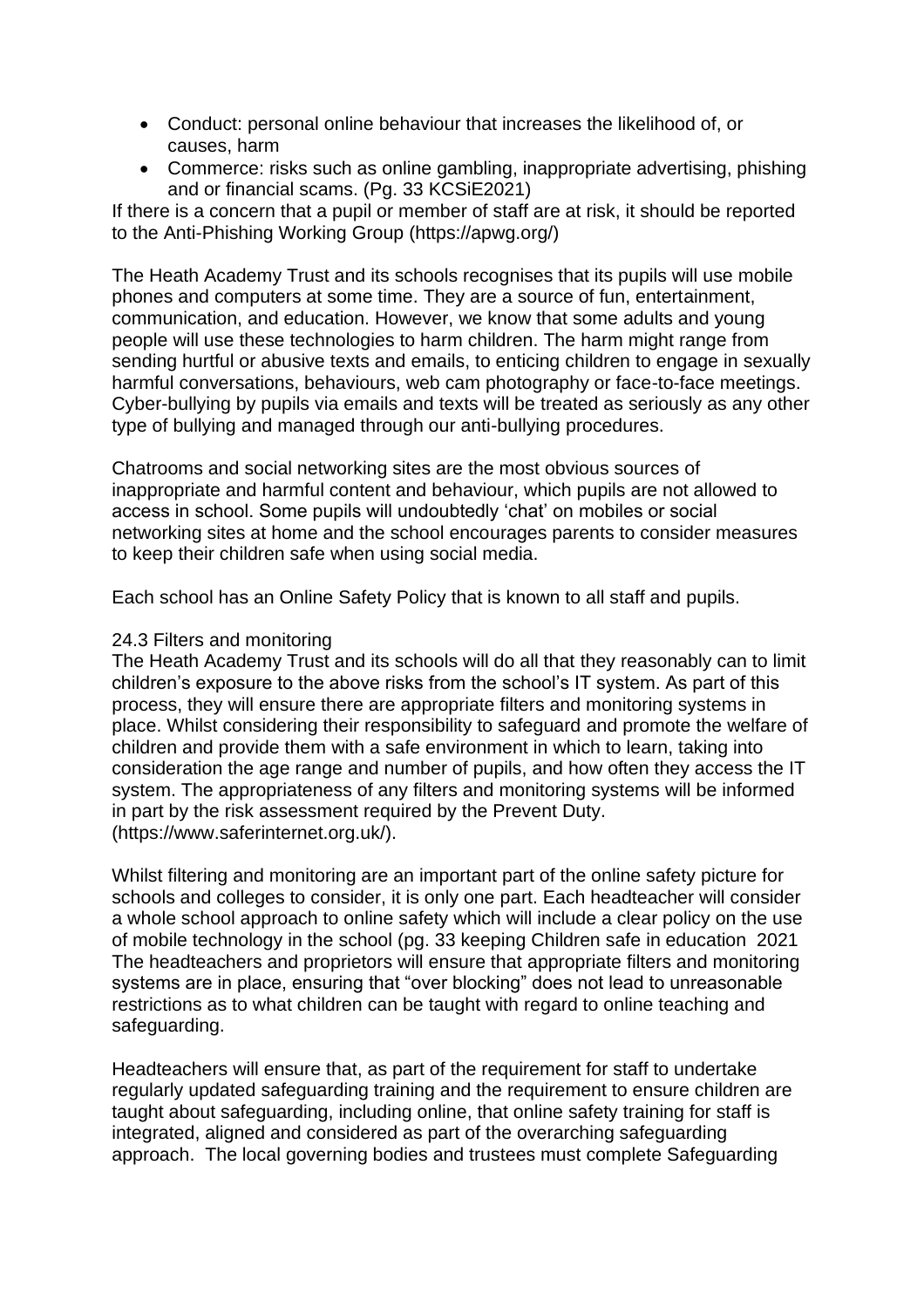training on appointment to their role and the Chair and Safeguarding Lead governor and trustee must undertake training every 2 years

# 24.4 Information and support.

There is a wealth of information available to ensure our school/college keep children safe online.

These include:

- UKCIS. Online Safety in schools and Colleges: Questions for the governing board.
- NSPCC. Provides online advice regarding online safety arrangements.
- South West Grid for Learning. Provides advice on all aspects of a school or colleges online safety arrangements.

#### 24.5 Photography and Images

Most of the people who take, or view photographs or videos of children do so for entirely understandable and acceptable reasons. However, some people abuse children through taking or using images, so we must ensure that we have safeguards in place.

To protect pupils, we will:

- Seek their consent for photographs to be taken or published (for e.g. on our website or in newspapers or publications)
- Seek parental consent.
- Use only the pupil's first name with an image.
- Ensure pupils are appropriately dressed
- Only use school equipment to make images of children (no personal devices are permitted for this purpose)
- Encourage pupils to tell us if they are worried about any photographs that are taken of them

#### 24.6 Children Missing from Education

All staff understand that a child who is persistently missing from school may be at risk of a range of safeguarding issues, criminal exploitation, including neglect child sexual abuse, child sexual and criminal exploitation.

School staff will follow the local guidance available on the Pan Dorset Safeguarding children partnership website and where reasonably possible, the school will hold three emergency contact numbers for each pupil. This goes beyond the legal minimum and is good practice as it provides additional options to contact a responsible adult when a child is missing from education.

(https://pandorsetscb.proceduresonline.com/p\_ch\_miss\_care\_home\_ed.html ).

#### 24.7 Elective Home Education (EHE)

Where parents inform a school that they wish to 'home educate' their child, they must do so in writing, the school will inform the Elective Home Education administrator (EHE) who will implement the 'Elective Home Education' procedure. https://www.dorsetcouncil.gov.uk/education-and-training/schools-andlearning/elective-home-education-ehe-information-for-parents.aspx

#### 24.8 Children who harm others

The Heath Academy and its schools recognise that the harm caused to children by the harmful and bullying behaviour of other children can be significant. Children who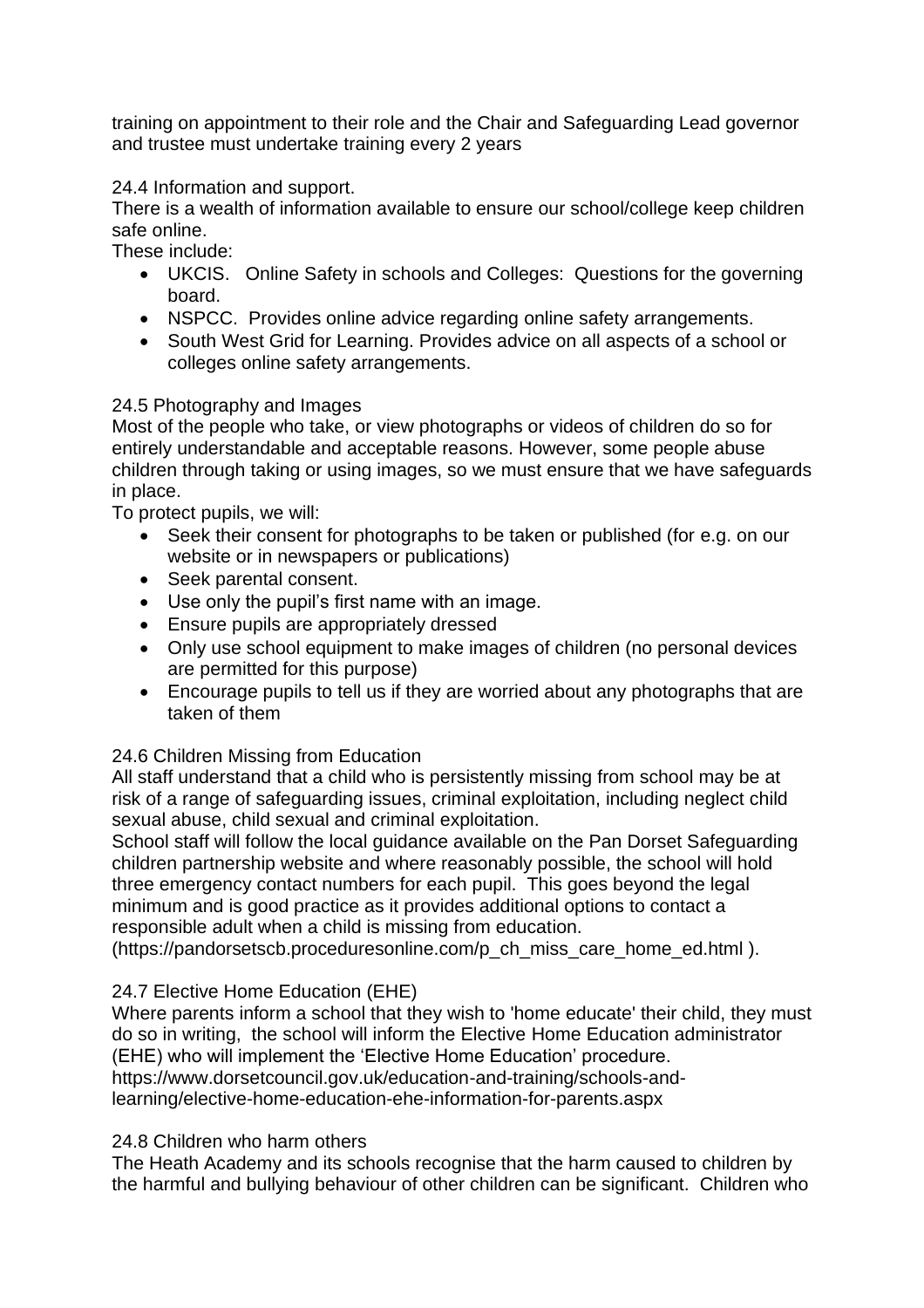harm others should be held responsible for their harmful behaviour and the school staff alerted to the fact that they are likely to pose a risk to other children in the school, home and community.

Where this harm involves sexual abuse, serious physical or serious emotional abuse, the safeguarding procedures set out in this policy will be applied. This school recognises that children who harm others are likely to have considerable needs themselves and may have experienced or be experiencing significant harm themselves.

Where a child has caused significant harm to another child, through sexual abuse or serious physical or emotional abuse, the school will make separate referrals to Children's Social Care for the victim(s) and perpetrator(s).

Such children and young people are likely to be children in need, and some will, in addition, be suffering, or at risk of suffering, significant harm, and may themselves be in need of protection. Children and young people who abuse others should be held responsible for their abusive behaviour, while being identified and responded to in a way that meets their needs as well as protecting others.

#### 24.9 Peer on Peer Abuse

Children can abuse other children (often referred to as peer on peer abuse) and it can take many forms. It can happen both inside and outside of school/college and online. It is important that all staff recognise the indicators and signs of peer on peer abuse and know how to identify it and respond to reports. This can include (but is not limited to): bullying (including cyberbullying, prejudice-based and discriminatory bullying); abuse within intimate partner relationships; physical abuse such as hitting, kicking, shaking, biting, hair pulling, or otherwise causing physical harm; sexual violence and sexual harassment; consensual and non-consensual sharing of nude and semi-nude images and/or videos; causing someone to engage in sexual activity without consent, such as forcing someone to strip, touch themselves sexually, or to engage in sexual activity with a third party; up skirting and initiation/hazing type violence and rituals. Addressing inappropriate behaviour (even if it appears to be relatively innocuous) can be an important intervention that helps prevent problematic, abusive and/or violent behaviour in the future. (pg. 135 KCSiE2021)

#### **25. Sexual violence and sexual harassment between children in schools and colleges**

Sexual violence and sexual harassment can occur between two children of any sex. They can also occur through a group of children sexually assaulting or sexually harassing a single child or group of children (pg. 99 KCSiE2021) Children who are victims of sexual violence and sexual harassment will likely find the experience stressful and distressing. This will, in all likelihood, adversely affect their educational attainment. Sexual violence and sexual harassment exist on a continuum and may overlap, they can occur online and offline (both physical and verbal) and are never acceptable. It is important that all victims are taken seriously and offered appropriate support. Schools and colleges should consider the following:

It is more likely that girls will be the victims of sexual violence and more likely that sexual harassment will be perpetrated by boys. The Heath Academy Trust ensures that all staff are aware of the importance of: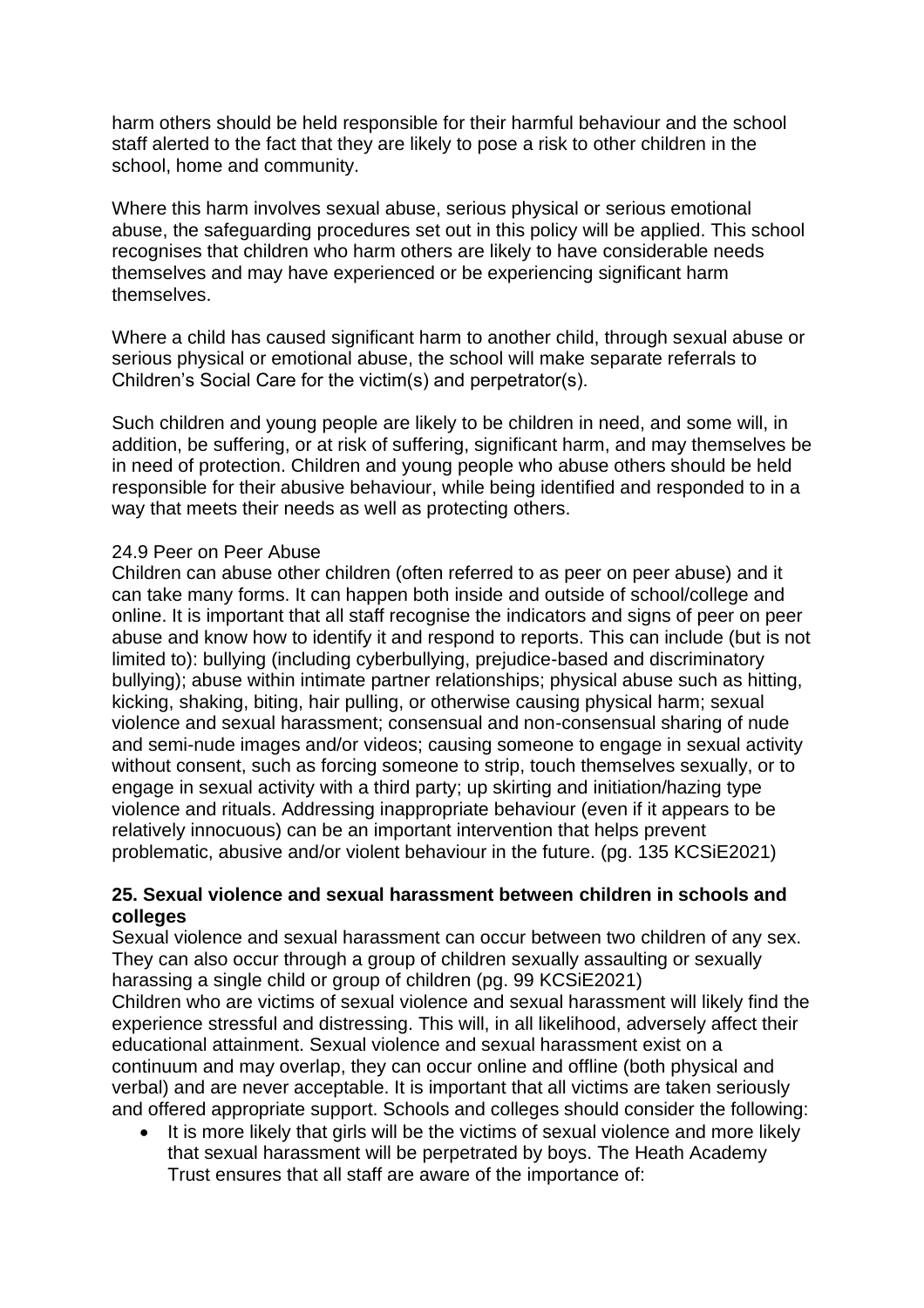- Making clear that sexual violence and sexual harassment is not acceptable, will never be tolerated and is not an inevitable part of growing up.
- Not tolerating or dismissing sexual violence or sexual harassment as "banter", "part of growing up", "just having a laugh" or "boys being boys"; and
- Challenging behaviours (which are potentially criminal in nature), such as grabbing bottoms, breasts, vaginas and penises. Dismissing or tolerating such behaviours risks normalising them.
- Children with Special Educational Needs and Disabilities (SEND) can be especially vulnerable. Disabled and deaf children are three times more likely to be abused than their peers. Additional barriers can sometimes exist when recognising abuse in SEND children. The Heath Acadmey Trust schools will ensure plans are in place to support all children and ensure they are protected and any additional needs are taken into consideration as part of this process.

When schools consider issues of sexual violence and harassment between children, they will seek support from the children's social care partners.

#### 25.1 Upskirting

The Voyeurism (Offences) Act 2019, which is commonly known as the Up skirting Act, came into force on 12 April 2019. 'Up skirting' is where someone takes a picture under a person's clothing (not necessarily a skirt) without their permission and or knowledge, with the intention of viewing their genitals or buttocks (with or without underwear) to obtain sexual gratification, or cause the victim humiliation, distress or alarm. It is a criminal offence. Anyone of any sex, can be a victim. We will ensure that all staff act immediately should an incident of Up skirting arise in our school and report this to the police /social care immediately.

#### **26. Child Criminal Exploitation**

As set out in the Serious Violence Strategy published by the Home Office, criminal exploitation is where an individual or group takes advantage of an imbalance of power to coerce, control, manipulate or deceive a child or young person under the age of 18 into any criminal activity (a) in exchange for something the victim needs or wants, and/or (b) for the financial or other advantage of the perpetrator or facilitator and/or (c) through violence or the threat of violence. The victim may have been criminally exploited even if the activity appears consensual. Child criminal exploitation does not always involve physical contact; it can also occur through the use of technology. (https://www.gov.uk/government/publications/serious-violencestrategy)

#### 26.1 Child Sexual Exploitation (CSE)

CSE is a form of child sexual abuse. Sexual abuse may involve physical contact, including assault by penetration (for example, rape or oral sex) or non-penetrative acts such as masturbation, kissing, rubbing and touching outside clothing. It may include non-contact activities, such as involving children in the production of sexual images, forcing children to look at sexual images or watch sexual activities, encouraging children to behave in sexually inappropriate ways or grooming a child in preparation for abuse (including via the internet).

The definition of child sexual exploitation is as follows:

Child sexual exploitation is a form of child sexual abuse. It occurs where an individual or group takes advantage of an imbalance of power to coerce, manipulate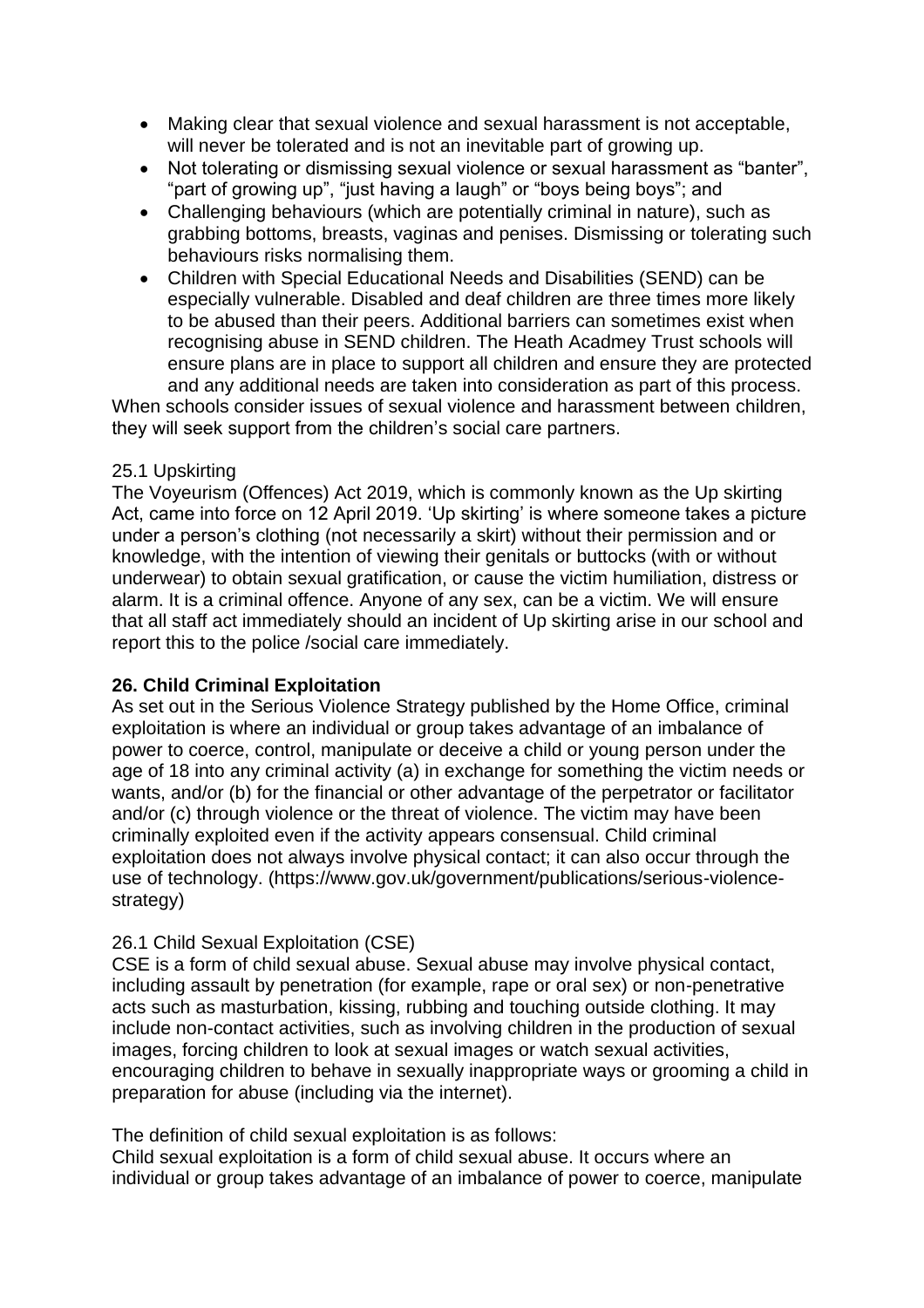or deceive a child or young person under the age of 18 into sexual activity (a) in exchange for something the victim needs or wants, and/or (b) for the financial advantage or increased status of the perpetrator or facilitator. The victim may have been sexually exploited even if the sexual activity appears consensual. Child sexual exploitation does not always involve physical contact; it can also occur using technology.

Child sexual exploitation is a complex form of abuse and it can be difficult for those working with children to identify and assess. The indicators for child sexual exploitation can sometimes be mistaken for 'normal adolescent behaviours. It requires knowledge, skills, professional curiosity and an assessment which analyses the risk factors and personal circumstances of individual children to ensure that the signs and symptoms are interpreted correctly, and appropriate support is given. Even where a young person is old enough to legally consent to sexual activity, the law states that consent is only valid where they make a choice and have the freedom and capacity to make that choice. If a child feels they have no other meaningful choice, are under the influence of harmful substances or fearful of what might happen if they don't comply (all of which are common features in cases of child sexual exploitation) consent cannot legally be given whatever the age of the child. Child sexual exploitation is never the victim's fault, even if there is some form of exchange: all children and young people under the age of 18 have a right to be safe and should be protected from harm.

One of the key factors found in most cases of child sexual exploitation is the presence of some form of exchange (sexual activity in return for something); for the victim and/or perpetrator or facilitator.

Where it is the victim who is offered, promised or given something they need or want, the exchange can include both tangible (such as money, drugs or alcohol) and intangible rewards (such as status, protection or perceived receipt of love or affection). It is critical to remember the unequal power dynamic within which this exchange occurs and to remember that the receipt of something by a child/young person does not make them any less of a victim. It is also important to note that the prevention of something negative can also fulfil the requirement for exchange, for example a child who engages in sexual activity to stop someone carrying out a threat to harm his/her family.

Whilst there can be gifts or treats involved in other forms of sexual abuse (e.g. a father who sexually abuses but also buys the child toys) it is most likely referred to as child sexual exploitation if the 'exchange', as the core dynamic at play, results in financial gain for or enhanced status of, the perpetrator. Where the gain is only for the perpetrator/facilitator, there is most likely a financial gain (money, discharge of a debt or free/discounted goods or services) or increased status as a result of the abuse. If sexual gratification, or exercise of power and control, is the only gain for the perpetrator (and there is no gain for the child/young person) this would not normally constitute child sexual exploitation, but should be responded to as a different form of child sexual abuse.

If, a school within the Heath Academy Trust is concerned a child is being sexually exploited they would follow the procedures set out in this document and make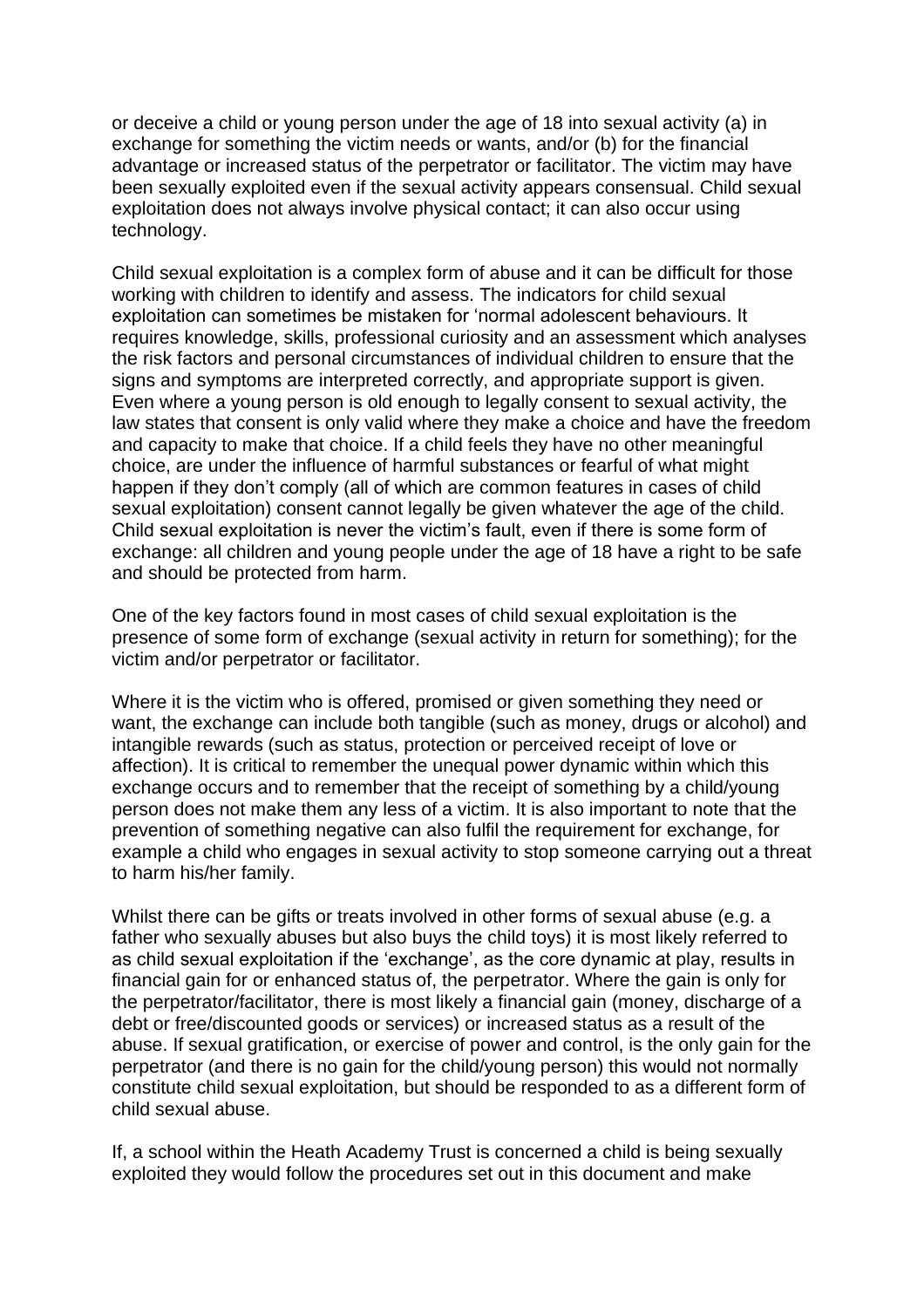reference to the local guidance provided by the PAN Dorset safeguarding Partnership.

Further guidance can be obtained from 'Child sexual exploitation Definition and a guide for practitioners, local leaders and decision makers working to protect children from child sexual exploitation can be useful when considering cases of CSE'. (https://assets.publishing.service.gov.uk/government/uploads/system/uploads/attach ment\_data/file/591903/CSE\_Guidance\_Core\_Document\_13.02.2017.pdf)

#### 26.2 County Lines

As set out in the Serious Violence Strategy, published by the Home Office, County Lines is a term used to describe gangs and organised criminal networks involved in exporting illegal drugs into one or more importing areas within the UK, using dedicated mobile phone lines or other form of 'deal line'. They are likely to exploit children and vulnerable adults to move and store the drugs and money, and they will often use coercion, intimidation, violence (including sexual violence) and weapons.

# **27. Assessment of risk outside the home (previously contextual safeguarding)**

Assessment of risk outside of the home is an approach to understanding, and responding to, young people's experiences of significant harm and risk beyond their families. It recognises that the different relationships that young people form in their neighbourhoods, schools and online can feature violence and abuse. Parents and carers have little influence over these contexts, and young people's experiences of extra-familial abuse can undermine parent-child relationships. Therefore, children's social care practitioners and school staff need to engage with individuals and sectors who do have influence over/within extra-familial contexts, and recognise that assessment of, and intervention with, these spaces are a critical part of safeguarding practices. Assessment of risk outside of the home, therefore, expands the objectives of child protection systems in recognition that young people are vulnerable to abuse in a range of social contexts. If, we are concerned a child is being exploited in an extra-familiar context, as previously outlined, we will follow the procedures set out in this document and consult or refer to children's social care. (https://contextualsafeguarding.org.uk/)

#### **28. Female Genital Mutilation (FGM)**

Female Genital Mutilation (FGM) comprises all procedures involving partial or total removal of the external female genitalia or other injury to the female genital organs. This procedure is typically performed on girls between the ages of 4 and 13 but on some cases, it is performed on new-born infants or on young women before marriage or pregnancy.

If we are concerned that a child may be at risk of FGM we will follow the Pan Dorset Safeguarding Partnership guidance following the referrals procedure.

#### 28.1 FGM Mandatory Reporting Duty

Section 5B of the Female Genital Mutilation Act 2003 (as inserted by section 74 of the Serious Crime Act 2015) places a statutory duty upon teachers, along with social workers and healthcare professionals, to report to the police where they discover (either through disclosure by the victim or visual evidence) that FGM appears to have been carried out on a girl under 18. Those failing to report such cases will face disciplinary sanctions. It will be rare for teachers to see visual evidence, and they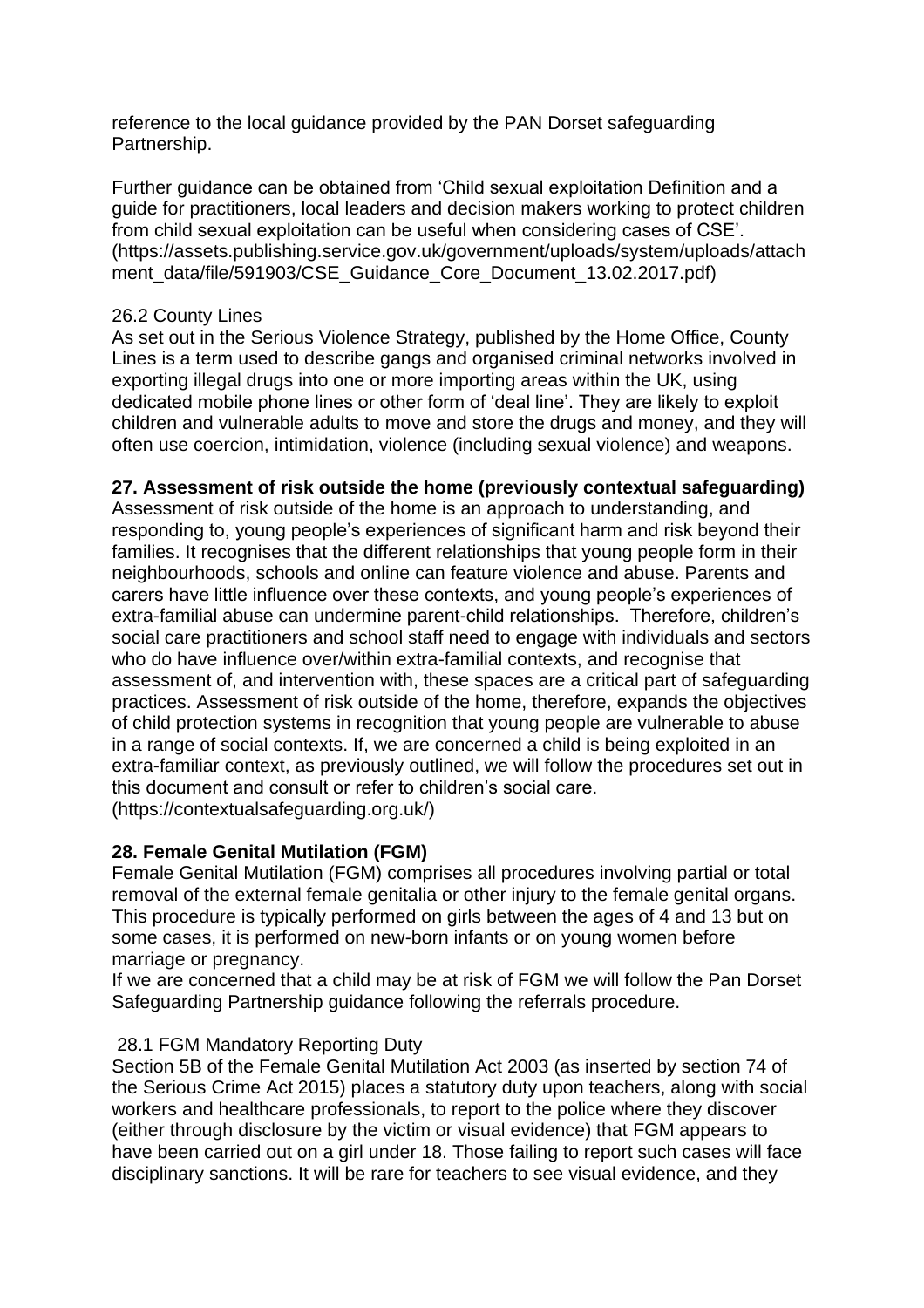should not be examining pupils, but the same definition of what is meant by "to discover that an act of FGM appears to have been carried out" is used for all professionals to whom this mandatory reporting duty applies. (https://pandorsetscb.proceduresonline.com/p\_referrals.html)

#### 28.2 So-called 'honour-based' Abuse

Honour based abuse is a collection of practices which are used to control behaviour within families or other social groups. To protect perceived cultural religious beliefs and or honour. Such violence can occur when perpetrators perceived that a relative has shamed the family and or the community by breaking the honour code. For young victims this is a form of child abuse and a serious abuse of human rights. It can be distinguished from other forms of violence as it is often committed with some degree of approval and or collusion for family rand or the community members. Women and men, and younger members of the family can all be involved in the abuse. Any suspicion or disclosure of violence or abuse against a child in the name of honour will be treated seriously and an immediate referral to Children's Social Care will be made with reference to the local Pan Dorset continuum of Need. (https://pandorsetscb.proceduresonline.com/p\_referrals.html)

#### **29. Preventing Radicalisation and Extremism**

From 1 July 2015 all schools must have regard to the statutory guidance issued under section 29 of the Counter-Terrorism and Security Act 2015, paragraphs 57- 76 of the guidance are in relation to schools and child care providers, and states that schools should have due regard to the need to prevent people from being drawn into terrorism"

We will fulfil our responsibilities under the Prevent Duty. It is essential that staff are able to identify children who may be vulnerable to radicalisation and know what to do when they are identified. Protecting children from the risk of radicalisation should be seen as part of schools' wider safeguarding duties, and is similar in nature to protecting children from other harms (e.g. drugs, gangs, neglect, sexual exploitation), whether these come from within their family or are the product of outside influences. We aim to build pupils' resilience to radicalisation by promoting fundamental British values and enabling them to challenge extremist views. The Prevent duty is not intended to stop pupils debating controversial issues. On the contrary, the school will provide a safe space in which children, young people and staff can understand the risks associated with terrorism and develop the knowledge and skills to be able to challenge extremist arguments. We will be mindful of the risk of children being exposed to extremist materials via the internet.

If we are concerned, we will follow safeguarding procedures and refer to the Pan Dorset Safeguarding Children's Partnership's guidance on Prevent.

(https://pandorsetscb.proceduresonline.com/p\_sg\_ch\_extremism.html?zoom\_highlig ht=prevent+duty)

#### 29.1 Channel

Channel is a voluntary, confidential support programme which focuses on providing support at an early stage to people who are identified as being vulnerable to being drawn into terrorism. Prevent referrals may be passed to a multi-agency Channel panel, which will discuss the individual referred to determine whether they are vulnerable to being drawn into terrorism and consider the appropriate support required. A representative from the school or college may be asked to attend the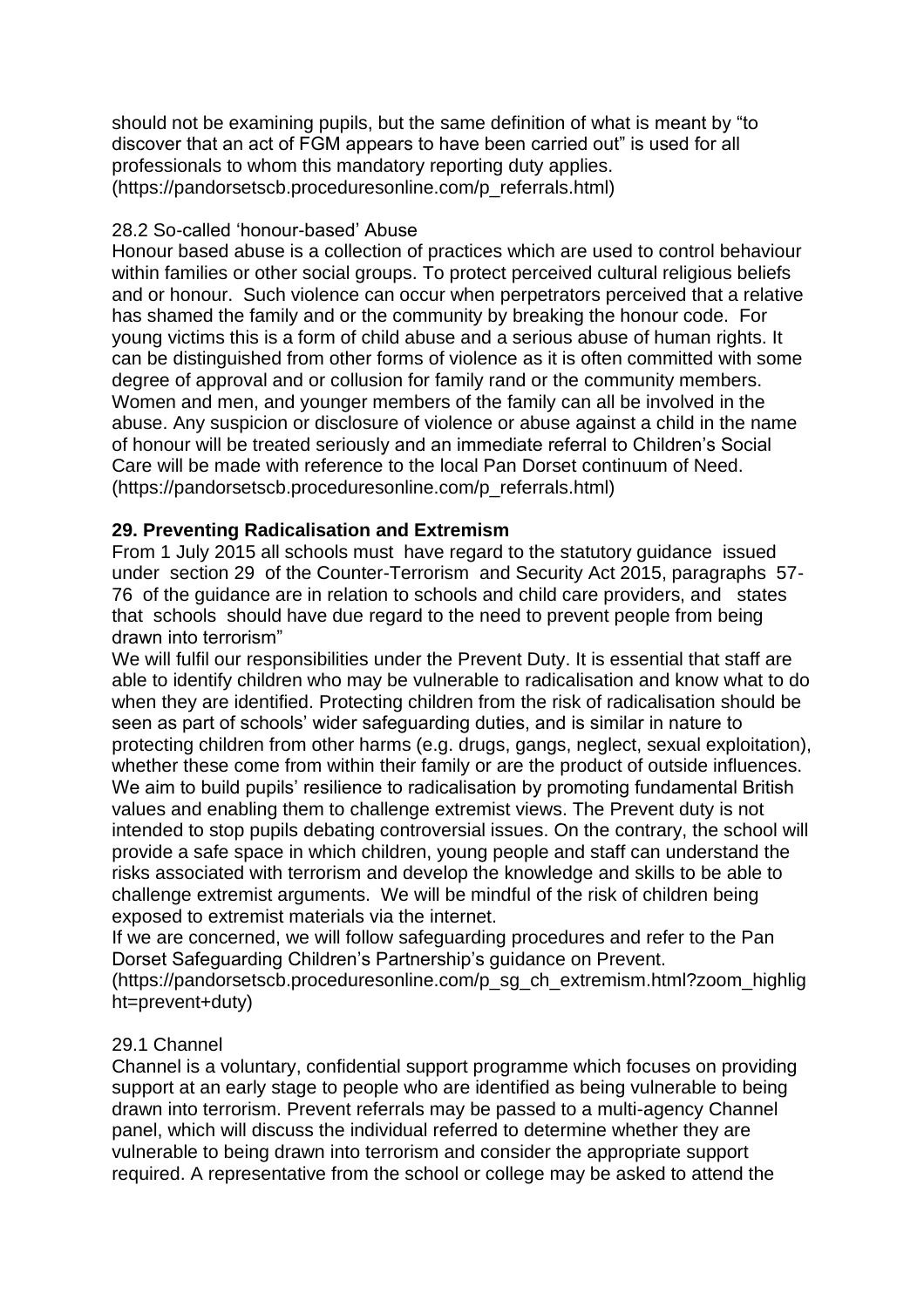Channel panel to help with this assessment. An individual's engagement with the, programme is entirely voluntary at all stages.

# **30. Children with Family members in Prison.**

There are around 200,00 children in England and Wales who have a parent sent to prison each year. This places the children at risk of poor outcomes, including poverty, stigma and isolation They may also suffer from poor mental health. NICCO provides information for professionals who work with the offender and their children to assist in mitigating the negative consequences for the children.

# **31. Operation Encompass**

All the schools within the Heath Academy Trust are operation encompass schools. Operation Encompass operates in all police forces across the UK, it assists the police and schools to work together to provide emotional and practical help to children who are victims of Domestic abuse. The system ensures that when police are called to an incident of domestic abuse, where there are children in the household who have experienced the domestic incident, the police will inform the key adult within each school. These key adults will be in school before the child or children arrive at school the following day. This ensures that the school has up to date relevant information about the child's circumstances and can enable immediate support to be put in place, according to the child's needs.

#### **32. Homelessness**

Being homeless or being at risk of becoming homeless presents a real risk to a child's welfare. The designated safeguarding lead (and any deputies) will make a referral into the local housing Authority should they be concerned that a child in our school is about to become or has become homeless (this does not replace the referral to Children's Social Care when a child/ren are at risk)

Indicators that a family may be at risk of homelessness include household debt, rent arrears, domestic abuse and anti-social behaviour, as well as the family being asked to leave a property. The Homelessness Reduction Act 2017 places a new legal duty on English councils so that everyone who is homeless or at risk of homelessness will have access to meaningful help including an assessment of their needs and circumstances, the development of a personalised housing plan, and work to help them retain their accommodation or find a new place to live.

In most cases school staff will be considering homelessness in the context of children who live with their families, and intervention will be on that basis. When a child of 16/17 years is homeless and is estranged from parents a referral should be made to Children's Social Care immediately. (KCSiE2021)

#### **32.References**

Child sexual exploitation. Definition and guide for practitioners, local leaders and decision makers working to protect children from child sexual exploitation. (2017) Department for Education.

https://assets.publishing.service.gov.uk/government/uploads/system/uploads/attach ment\_data/file/591903/CSE\_Guidance\_Core\_Document\_13.02.2017.pdf . Accessed August 2021

Contextual Safeguarding Network (https://contextualsafeguarding.org.uk/ Accessed August 2021.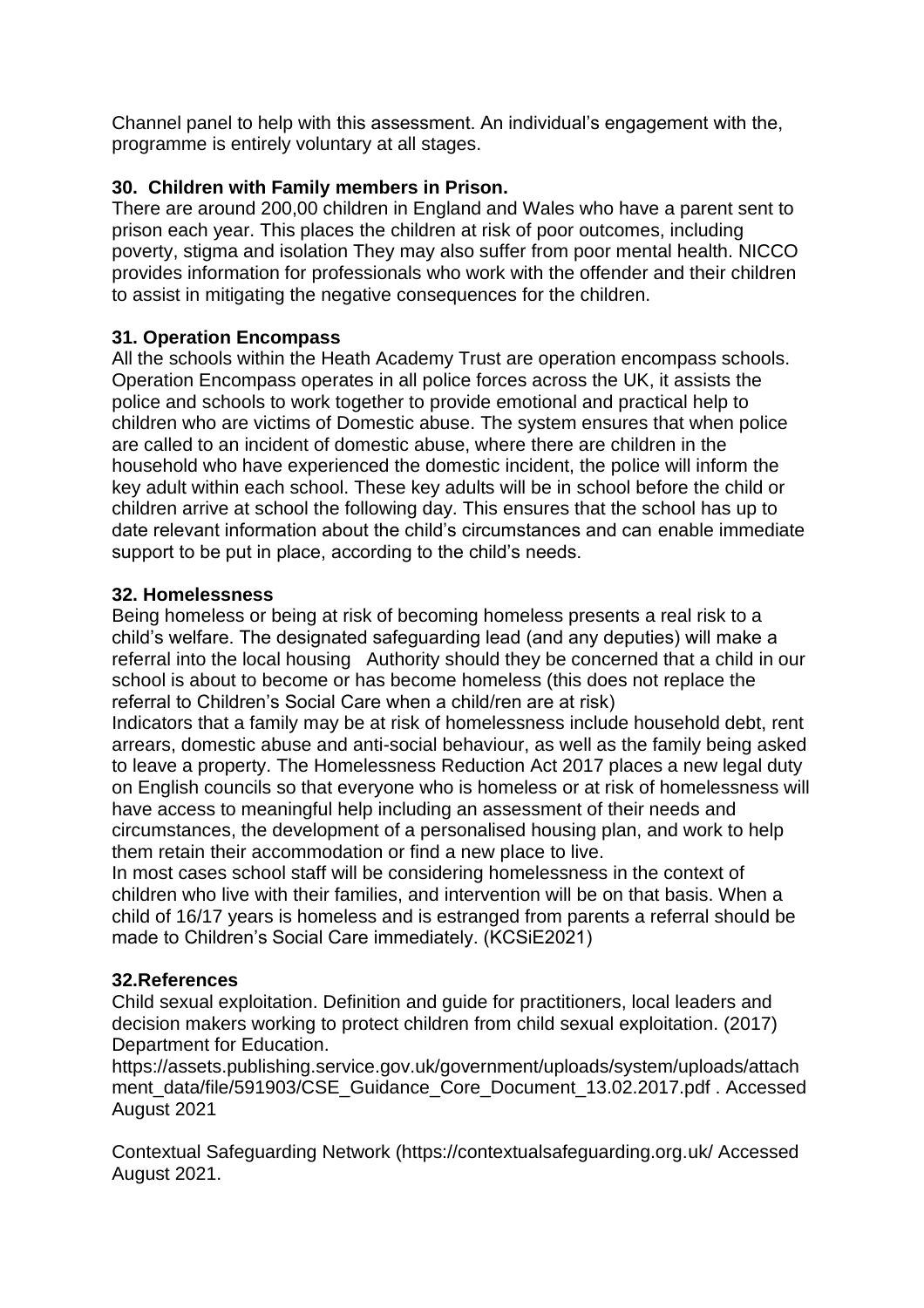Elective home education (EHE) information for parents. Dorset Council https://www.dorsetcouncil.gov.uk/education-and-training/schools-andlearning/elective-home-education-ehe-information-for-parents.aspx Accessed August 2021.

Educating your child at home - Dorset Council accessed August 2021.

Keeping children Safe in Education, statutory guidance for Schools. September 2021. Department for Education.

Mental Health and Behaviour in Schools. (2018) DFE. Mental health and behaviour in schools (publishing.service.gov.uk) Accessed August 2021

National Information centre on children of offenders. https://www.nicco.org.uk/ Accessed August 2021

Operation Encompass Home : Operation Encompass Accessed Sept 2021. Pan-Dorset Safeguarding Children Partnership (SCP) Policies and Procedures Manual https://pandorsetscb.proceduresonline.com/ accessed August.2021

Preventing and Tackling Bullying. Advice for headteachers, staff and governing bodies. (2017). Department for Education.

https://assets.publishing.service.gov.uk/government/uploads/system/uploads/attach ment\_data/file/623895/Preventing\_and\_tackling\_bullying\_advice.pdf . Accessed August 2021

Referrals- Pan -Dorset Safeguarding Children Partnership https://pandorsetscb.proceduresonline.com/p\_referrals.html). accessed Aug 2021

Serious Violence Strategy. (2018). HM Government https://www.gov.uk/government/publications/serious-violence-strategy Accessed August 2021

Supporting Children and Young People Vulnerable to Violent Extremism (proceduresonline.com) . Accessed August 2021

The Prevent duty. Departmental advice for schools and childcare providers (2015) DFE.

Advice template (publishing.service.gov.uk) Accessed August 2021

The use of Reasonable force in schools (2013) Use of reasonable force in schools - GOV.UK (www.gov.uk) Accessed August 2021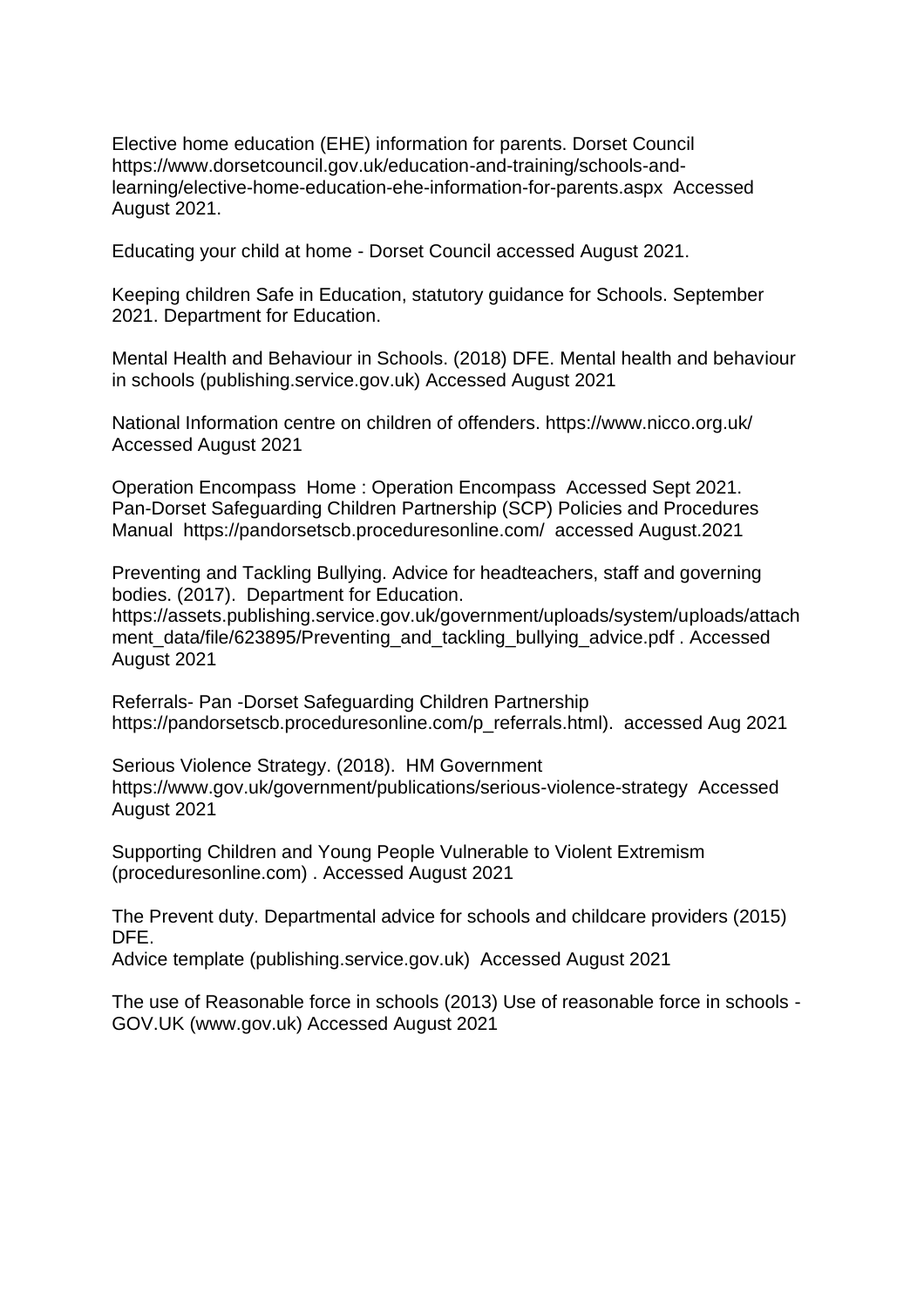# **Appendix 1**

Ratification and distribution dates

| DSLs:                                       | Ann Clarke, Laura Crossley, Jo Hudson, Anna<br>Morris, Rachael Musselwhite, Roy Sewell |
|---------------------------------------------|----------------------------------------------------------------------------------------|
| Safeguarding Trustee:                       |                                                                                        |
|                                             | Laura Crossley                                                                         |
| <b>CEO</b>                                  |                                                                                        |
|                                             | Justine Horn                                                                           |
| Date ratified by trustees:                  |                                                                                        |
|                                             | 6 <sup>th</sup> October 2021                                                           |
| Date shared with staff and local governors: | October 2021                                                                           |
| Date reviewed and updated                   |                                                                                        |
|                                             | Autumn 2021                                                                            |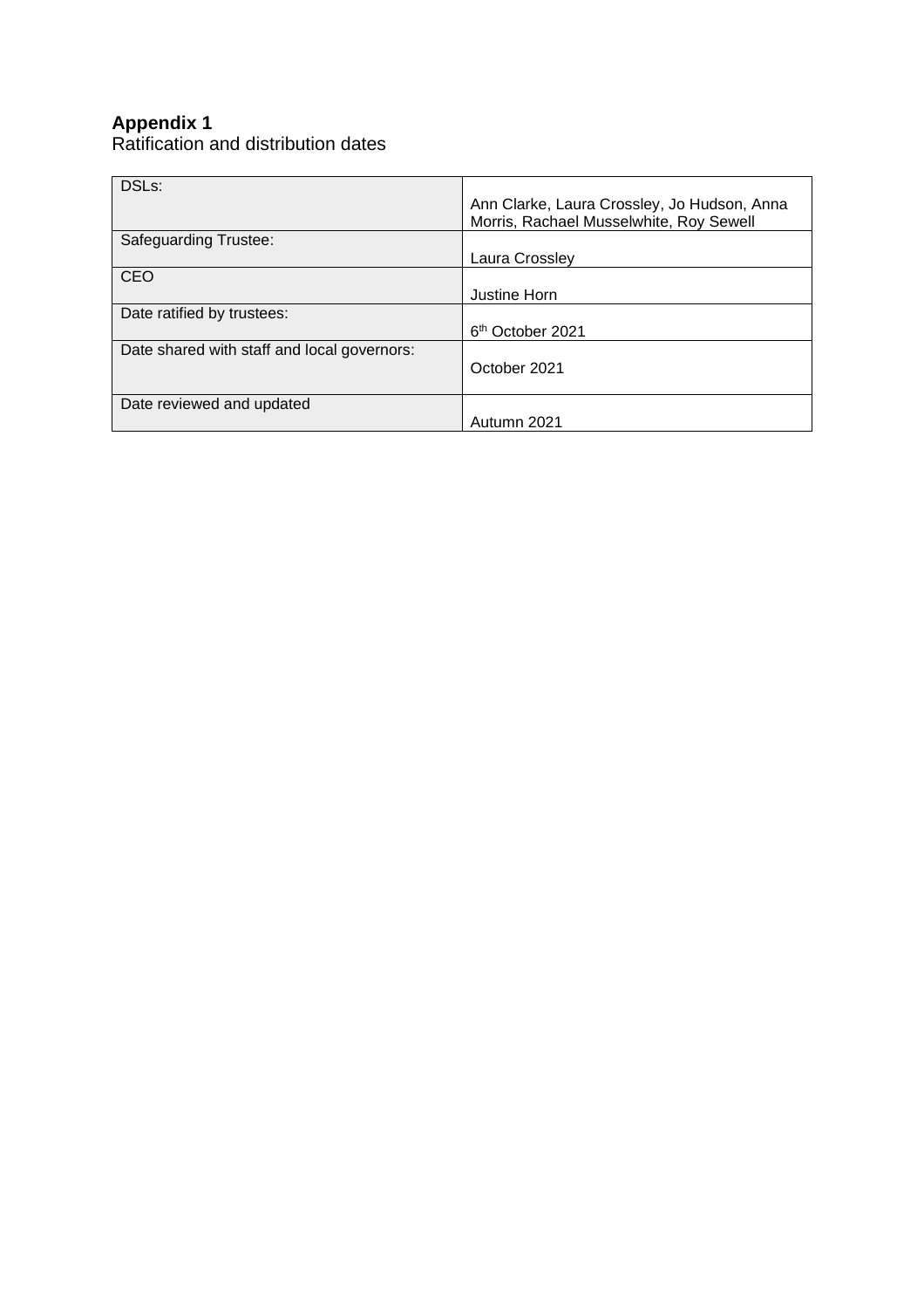# **Appendix 2**

Useful contacts

Local authority Designated Officer (LADO) 01305 221122 Email: lado@dorsetcc.gov.uk

Children's Advice and Duty service (ChaD) 01305 228558

Safeguarding and Standards Advisor's Schools Ann Shaw 01305228329 Louise Dodds 01305228328 Email: [SafeguardingAndStandardsAdvisors@dorsetcouncil.gov.uk](mailto:SafeguardingAndStandardsAdvisors@dorsetcouncil.gov.uk)